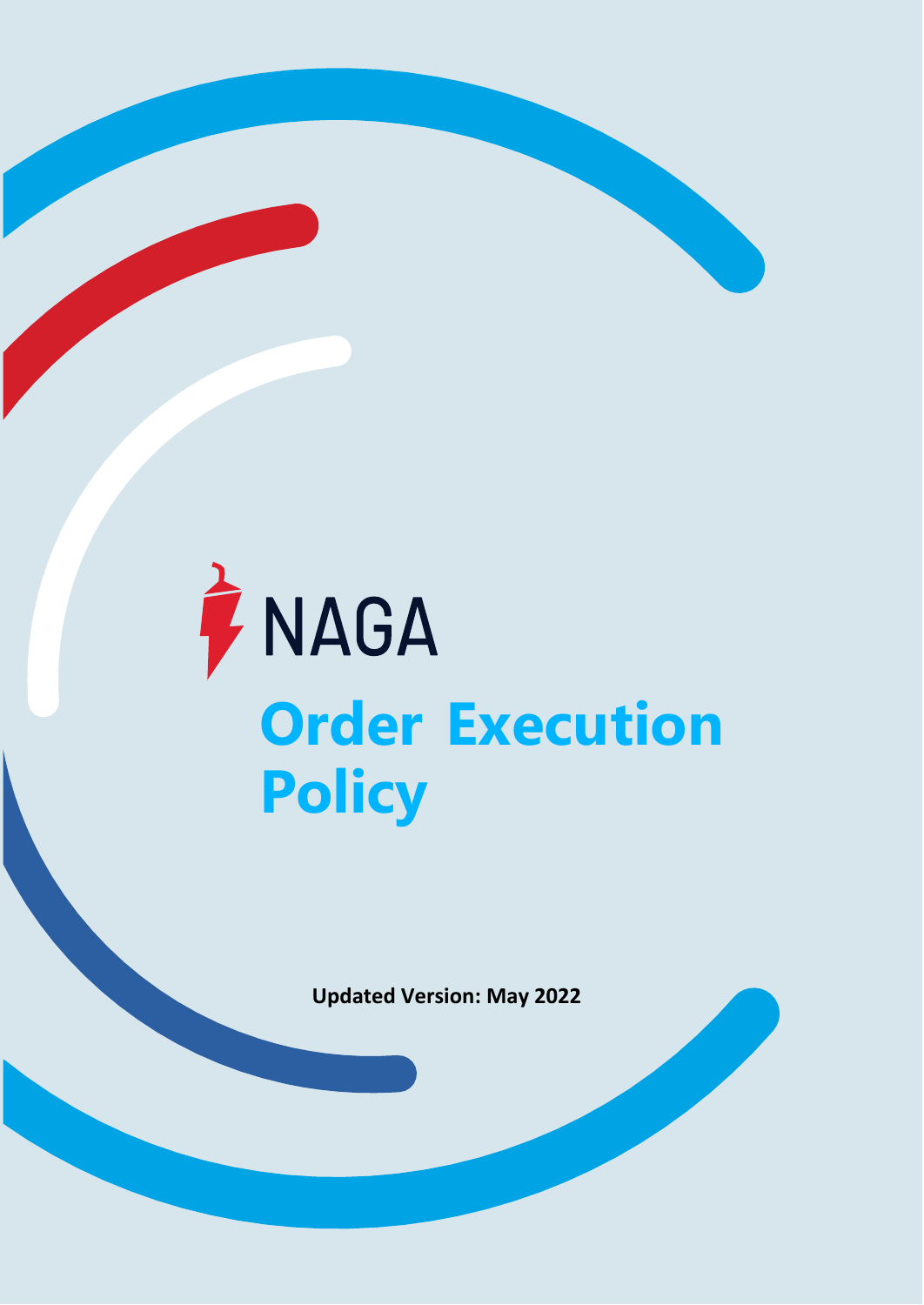

# **Table of Contents**

| 1  |                                                                                           |  |
|----|-------------------------------------------------------------------------------------------|--|
| 2  |                                                                                           |  |
| 3  |                                                                                           |  |
| 4  |                                                                                           |  |
| 5  |                                                                                           |  |
| 6  |                                                                                           |  |
| 7  |                                                                                           |  |
| 8  |                                                                                           |  |
| 9  |                                                                                           |  |
| 10 |                                                                                           |  |
| 11 |                                                                                           |  |
| 12 |                                                                                           |  |
| 13 |                                                                                           |  |
| 14 |                                                                                           |  |
| 15 |                                                                                           |  |
| 16 |                                                                                           |  |
| 17 | Publication of Data on Execution Venues and Data Quality of Execution and Transactions 20 |  |
| 18 |                                                                                           |  |
| 19 |                                                                                           |  |
| 20 |                                                                                           |  |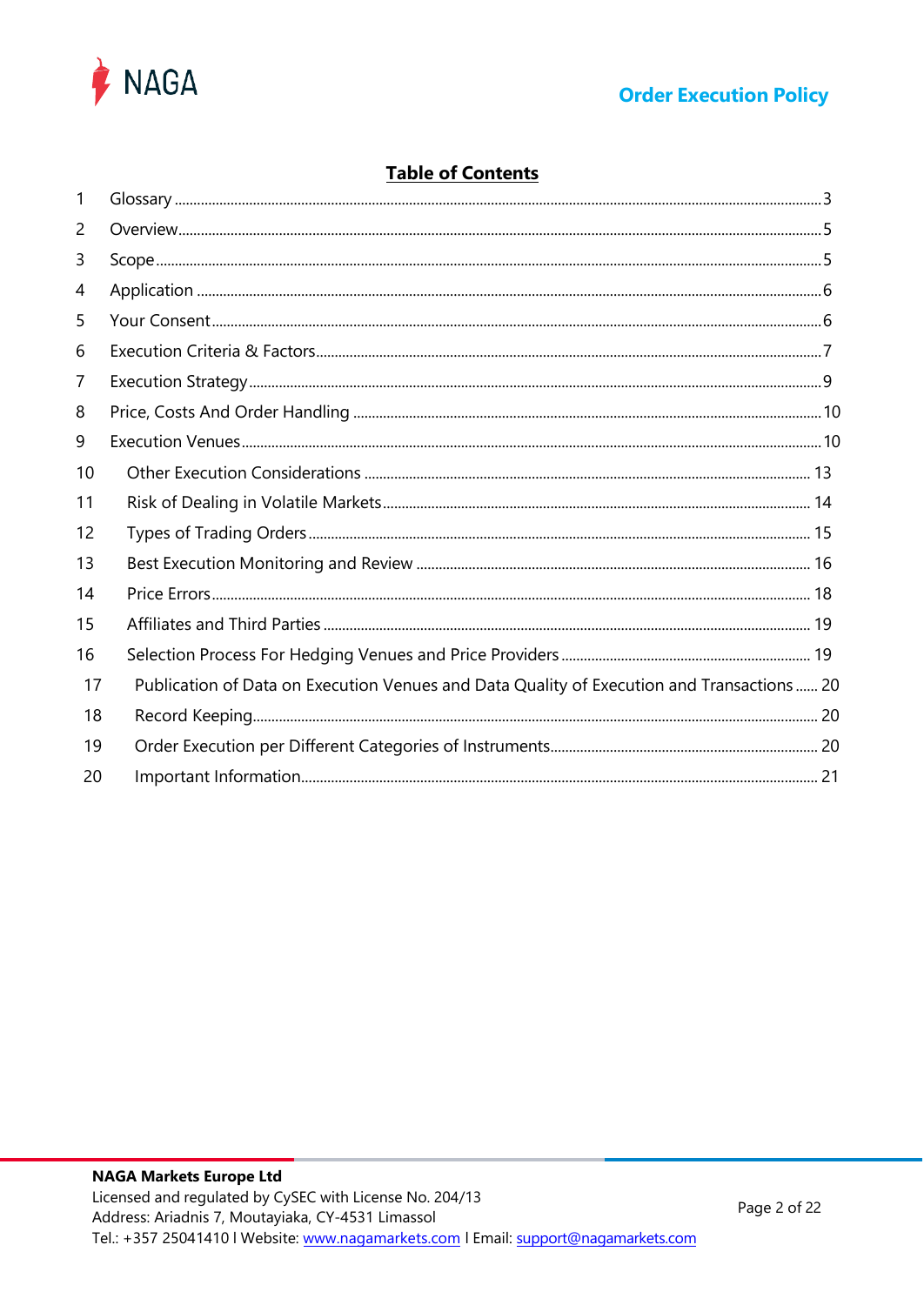

# <span id="page-2-0"></span>**1 GLOSSARY**

| "Company" or<br>"NAGA"               | Shall mean NAGA Markets Europe Ltd, a limited liability<br>company, incorporated in Cyprus under Companies Law, with<br>registration number HE251168, authorized by the Commission<br>to operate a Cyprus Investment Firm with License No. 204/13.                                                                                                                                                                                                                                                                                                                                                                      |
|--------------------------------------|-------------------------------------------------------------------------------------------------------------------------------------------------------------------------------------------------------------------------------------------------------------------------------------------------------------------------------------------------------------------------------------------------------------------------------------------------------------------------------------------------------------------------------------------------------------------------------------------------------------------------|
| "CySEC" or<br>"Commission"           | Shall mean the Cyprus Securities and Exchange Commission.                                                                                                                                                                                                                                                                                                                                                                                                                                                                                                                                                               |
| "Commission fees"                    | The Commission charged by the Company, which depend on<br>the Account Holders badge and is charged on every opening<br>and closing position.<br>Commission fee is automatically calculated according to<br>the volume traded                                                                                                                                                                                                                                                                                                                                                                                            |
|                                      | Shall mean the following:                                                                                                                                                                                                                                                                                                                                                                                                                                                                                                                                                                                               |
| "EU Delegated<br><b>Regulations"</b> | 1. The Commission Delegated<br>Regulation<br>(EU)<br>2017/565 of 25 April 2016 supplementing Directive<br>2014/65/EU of the European Parliament and of the<br>Council as regards organisational requirements and<br>operating conditions for investment firms;<br>2. The Commission Delegated Regulation<br>(EU)<br>2017/575 supplementing Directive 2014/65/EU of<br>the European Parliament and of the Council on<br>markets in financial instruments with regard to<br>regulatory technical standards concerning the data<br>to be published by execution venues on the quality<br>of execution of transactions; and |
|                                      | Commission Delegated Regulation<br>(EU)<br>3.<br>The l<br>2017/576 supplementing Directive 2014/65/EU of<br>the European Parliament and of the Council with<br>regard to regulatory technical standards for the<br>publication<br>by investment firms<br>annual<br>_of<br>information on the identity of execution venues and<br>on the quality of execution.                                                                                                                                                                                                                                                           |
| "Financial                           | Shall mean the Financial Instruments offered by the Company                                                                                                                                                                                                                                                                                                                                                                                                                                                                                                                                                             |
| Instruments"                         | which falls under the First Appendix, Part III of the Law which<br>mainly include transferable securities (i.e. real stocks) and<br>contracts for differences (i.e. CFDs) on various underlying assets.                                                                                                                                                                                                                                                                                                                                                                                                                 |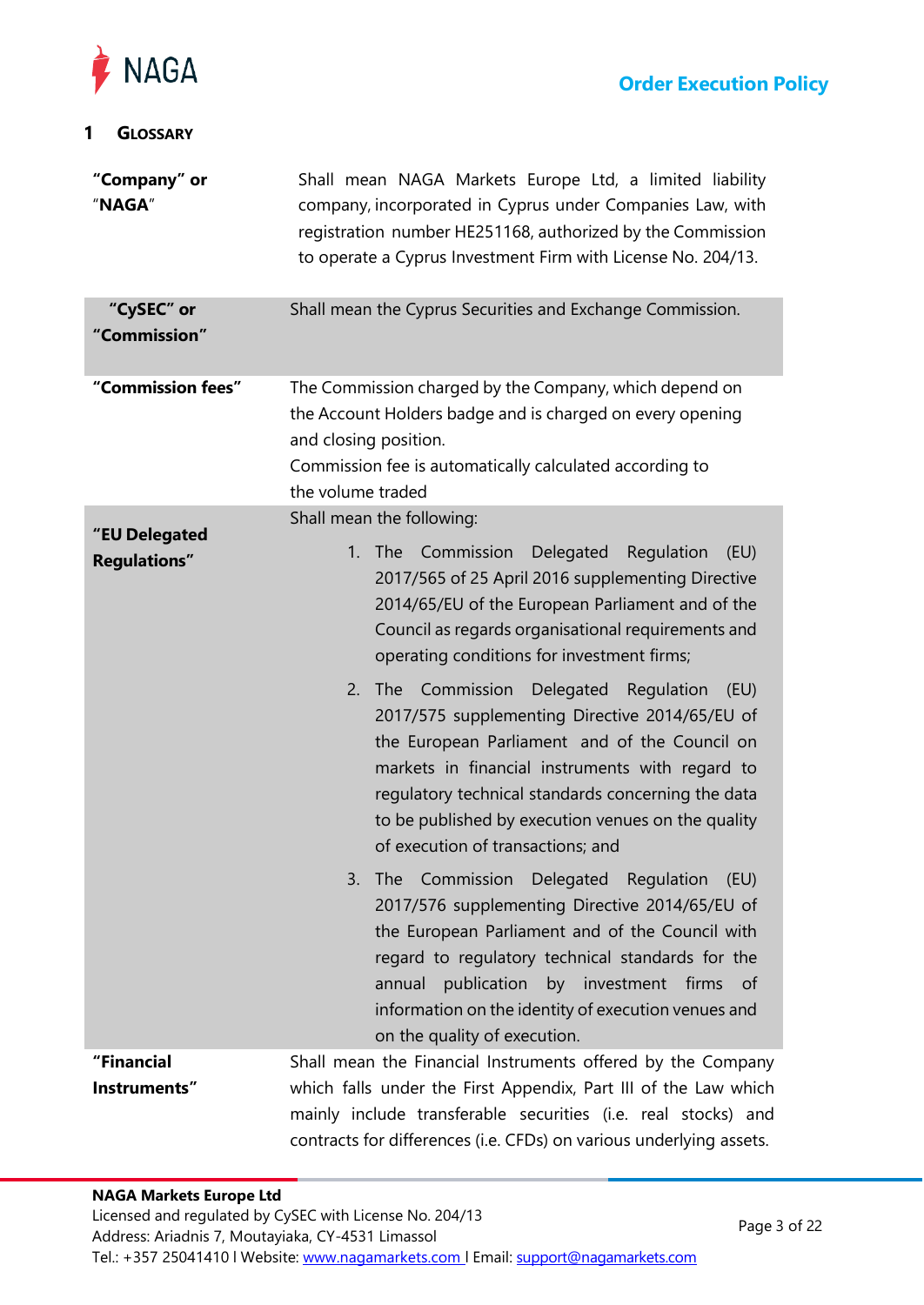| <b>NAGA</b><br><b>Order Execution Policy</b> |                                                                                                                                                                                                                                                                                                                                                                                                                                                                                                                                                                            |  |  |  |
|----------------------------------------------|----------------------------------------------------------------------------------------------------------------------------------------------------------------------------------------------------------------------------------------------------------------------------------------------------------------------------------------------------------------------------------------------------------------------------------------------------------------------------------------------------------------------------------------------------------------------------|--|--|--|
| Law                                          | Shall mean the Investment Services and Activities and Regulated<br>Markets Law of 2017, Law 87(I)/2017                                                                                                                                                                                                                                                                                                                                                                                                                                                                     |  |  |  |
| "Material Change"                            | Shall mean a significant event that could impact the parameters<br>of best execution such as, inter alia, price, cost, speed, likelihood<br>of execution and settlement, size, nature or any other<br>consideration relevant to the execution of the order or an<br>amendment in the requirements of the Law or the EU Delegated<br>Regulations which may affect the Company's ability to continue<br>to obtain the best possible results for its clients and hence<br>requires the Company to proceeded with the necessary<br>arrangements in its execution arrangements. |  |  |  |
| "MiFID"                                      | Shall mean Directive 2014/65/EU of the European Parliament and<br>of the Council on markets in financial instruments.                                                                                                                                                                                                                                                                                                                                                                                                                                                      |  |  |  |
| "NBP"                                        | Shall mean the Negative Balance Protection, pursuant to the<br>Cysec Directive 87-09 and the provisions of the Policy statement<br>on the imposition of National Measures in Relation to the<br>Marketing, Distribution and Sale of CFDs, PS-04-2019.<br>Particularly, it means the limit imposed on a retail client's<br>aggregate liability for all CFDs connected to a CFD trading<br>account opened with the Company and the funds in the said<br>account.                                                                                                             |  |  |  |
| "Policy"                                     | Shall mean this documents, the Company's Order Execution<br>Policy.                                                                                                                                                                                                                                                                                                                                                                                                                                                                                                        |  |  |  |
| "Trading Platform"                           | It includes the trading platforms through which the Company<br>offers its services, being NAGA Trader, MT4, MT5.<br>It is noted that the same terms apply when offering the<br>Company's Services, irrespective of the Trading Platform through<br>which orders are placed.                                                                                                                                                                                                                                                                                                |  |  |  |
| "Spread"                                     | Means the Difference between the Bid and the Ask Price of a<br>given Financial Instrument.                                                                                                                                                                                                                                                                                                                                                                                                                                                                                 |  |  |  |
| "Swap"                                       | The charge that is applied to all positions that are open overnight<br>for the following trading day. Swap is charged every day, except<br>weekends, where trading is not available. Depending on the<br>Financial Instruments the Swap change will be charges tripled on<br>Friday or Wednesday to compensate the Swap charges for the<br>following weekend. Swap is based on the prevailing market<br>conditions and interest rates.                                                                                                                                     |  |  |  |
| "Website"                                    | Shall mean <b>www.nagamarkets.com.</b>                                                                                                                                                                                                                                                                                                                                                                                                                                                                                                                                     |  |  |  |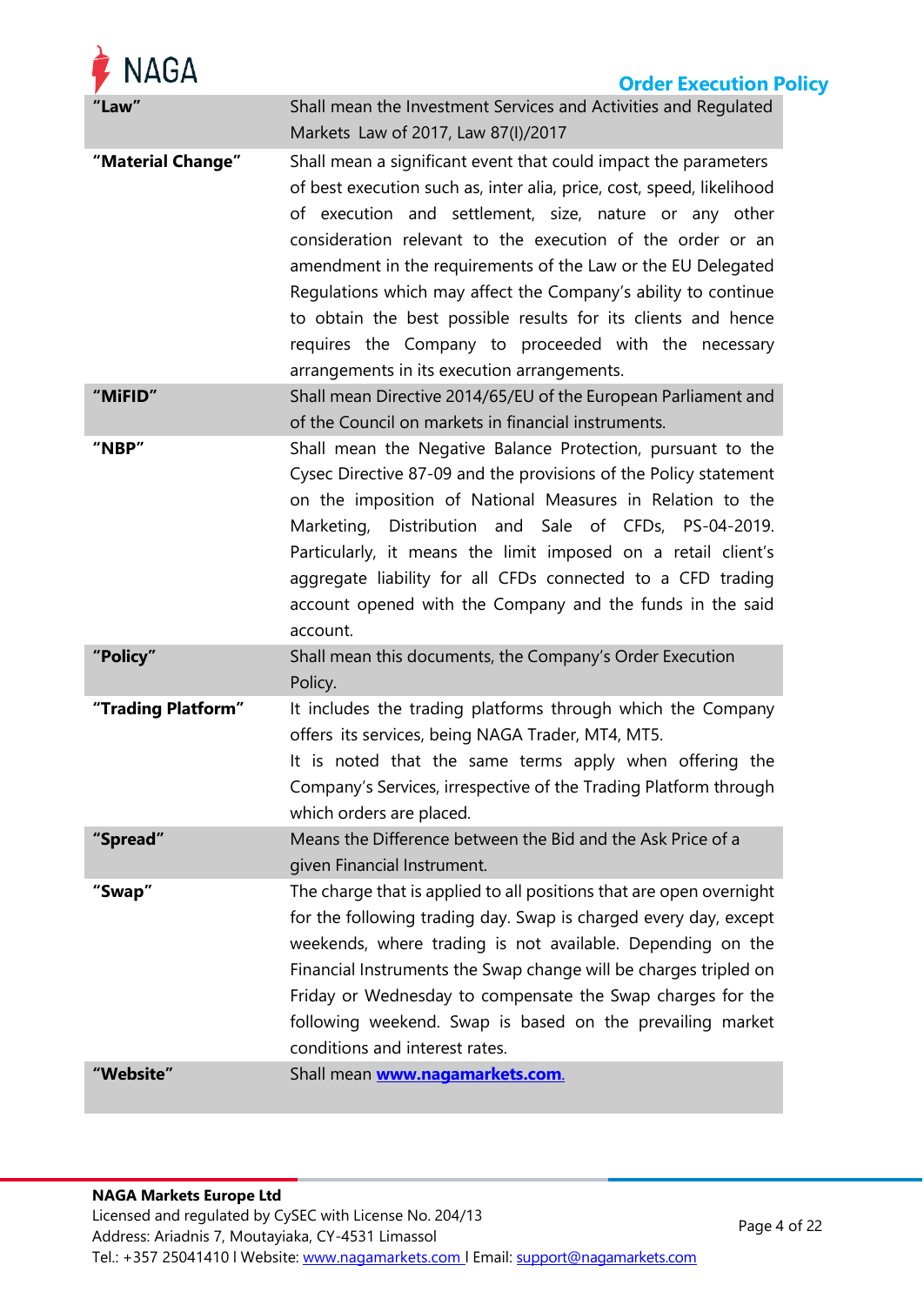

# <span id="page-4-0"></span>**2 OVERVIEW**

NAGA Markets Europe Ltd is a Cyprus Investment Firm regulated by the Commission to provide, among others, the investment services of Reception and Transmission of Client Orders, Execution of Orders on behalf of the clients and Portfolio Management in relation to certain Financial Instruments, in accordance with its website.

The Policy contains further details on our services and how our Trading Platform will execute the orders of the Clients. This is because the NAGA must ensure that sufficient steps are taken when receiving and transmitting orders for execution or executing orders from its Clients, in order to obtain the best possible result or the "**Best Execution**".

NAGA receipt and execute each order placed by its clients through:

- 1. NAGA [Trader;](https://nagamarkets.com/markets)
- 2. Meta Trader 4 available [here;](https://nagamarkets.com/investing/platforms/metatrader)
- 3. Meta Trader 5 available [here;](https://nagamarkets.com/investing/platforms/metatrader) and
- 4. NAGA App available for download [here.](https://nagamarkets.com/investing/platforms/web-app)

Please be informed that the Policy is subject to the Company's Client Agreement and all other relevant agreements and/or documents and/or policies which will govern the contractual relationship between the Company and the Client. Therefore, you are strongly advised to read this Policy in full and in addition to the other documentation available in the Company's website, prior to opening an account with NAGA. Should you have any request for clarification for information about the Policy, corresponding arrangements and their review process, please contact us at [support@nagamarkets.com](mailto:support@nagamarkets.com) or seek independent professional advice.

*WARNING: NAGA executes orders automatically, with minimal manual intervention. In addition to the provisions referred Client Agreement, NAGA may execute any order, regardless of type, manually without notifying Clients in advance. This may occur in instances where NAGA experience, for example, increased market volatility, illiquidity and infrequent price updates, a significant order size, as well as times where the system identifies abusive trading behaviour and/or trades from multiple Client*

# <span id="page-4-1"></span>**3 SCOPE**

This Policy defines the principles that apply to NAGA pursuant to the provisions of MiFID II and the Law, as well as the EU Delegated Regulations. The Company acknowledges that the requirements of MiFID II are an important component of investor protection standards all of which are designed to promote both market efficiency generally and the best possible execution results for investors individually. The scope of this Policy is to illustrate the compliance of the Company with the obligations to act in accordance with the best interests of its clients. The Company shall take sufficient steps to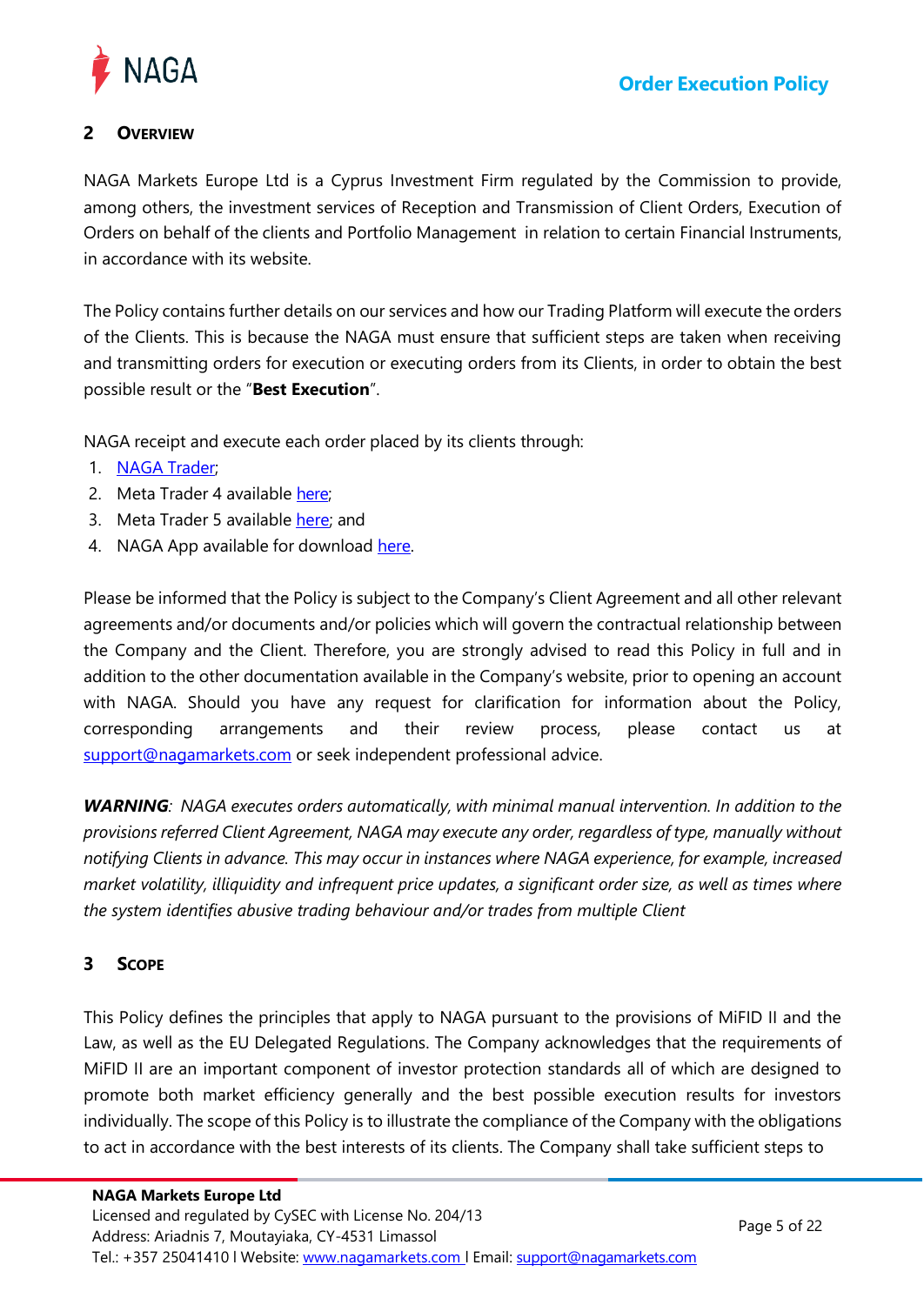

obtain the best possible result for their clients considering price, costs, speed, likelihood of execution and settlement, size, nature or any other consideration relevant to order execution.

## <span id="page-5-0"></span>**4 APPLICATION**

This Policy is applicable to any orders placed with NAGA in respect of the financial instruments offered and to clients who are legitimately relying on the Company for the provision of investment services mention in **Section [2](#page-4-0)**, above.

Additionally, this Policy shall apply to NAGA's obligations in respect to its Retail and Professional Clients as categorized in accordance with MiFID II client category rules. Generally, NAGA treats both Retail and Professional clients equally in terms and scope of best execution. The best execution obligation shall not apply when dealing with Eligible Counterparties, however.

Where there is a specific instruction from the client, NAGA shall execute the order following the specific instruction and compliance with that specific instruction will be treated as satisfaction of the best execution obligation. It is important for the client to note that specific instructions may prevent NAGA from taking the necessary steps it has established in this Policy to obtain the best possible outcome for the execution of those orders in respect of the elements covered by those instructions.

*WARNING: Specific instructions may prevent the Company from taking the steps that it has designed and implemented in this Policy to obtain the best possible result for the execution of those Orders in respect of the elements covered by those instructions. However, it shall be considered that the Company satisfies its obligation to take all sufficient steps to obtain the best possible result for the Client.*

## <span id="page-5-1"></span>**5 YOUR CONSENT**

NAGA is required to obtain your consent prior to establishing a business relationship with you. **By accepting the provisions of the Company's Client Agreement, you provide your prior express consent and further acknowledge that the transactions in financial instruments, entered with us are not undertaken on a recognized exchange, but rather through our trading platform on an over the counter basis ("OTC transactions").** Accordingly, you may be exposed to greater risks than when conducting transactions on a regulated exchange.

Therefore, NAGA may not execute an order, or it may change the opening or closing price of an executed order in certain cases, including, but not limited to instances of a technical failure of the Trading Platform. You are then only allowed to close an open position in any given financial instrument during our platform's working hours and you can only close any such position(s) with us as your sole counterparty and thus you are subject to counterparty risk. In this respect, clients acknowledge that the transactions entered in CFDs with the Company are not undertaken on a recognized exchange, rather they are undertaken OTC and therefore should be aware that they may be exposed to greater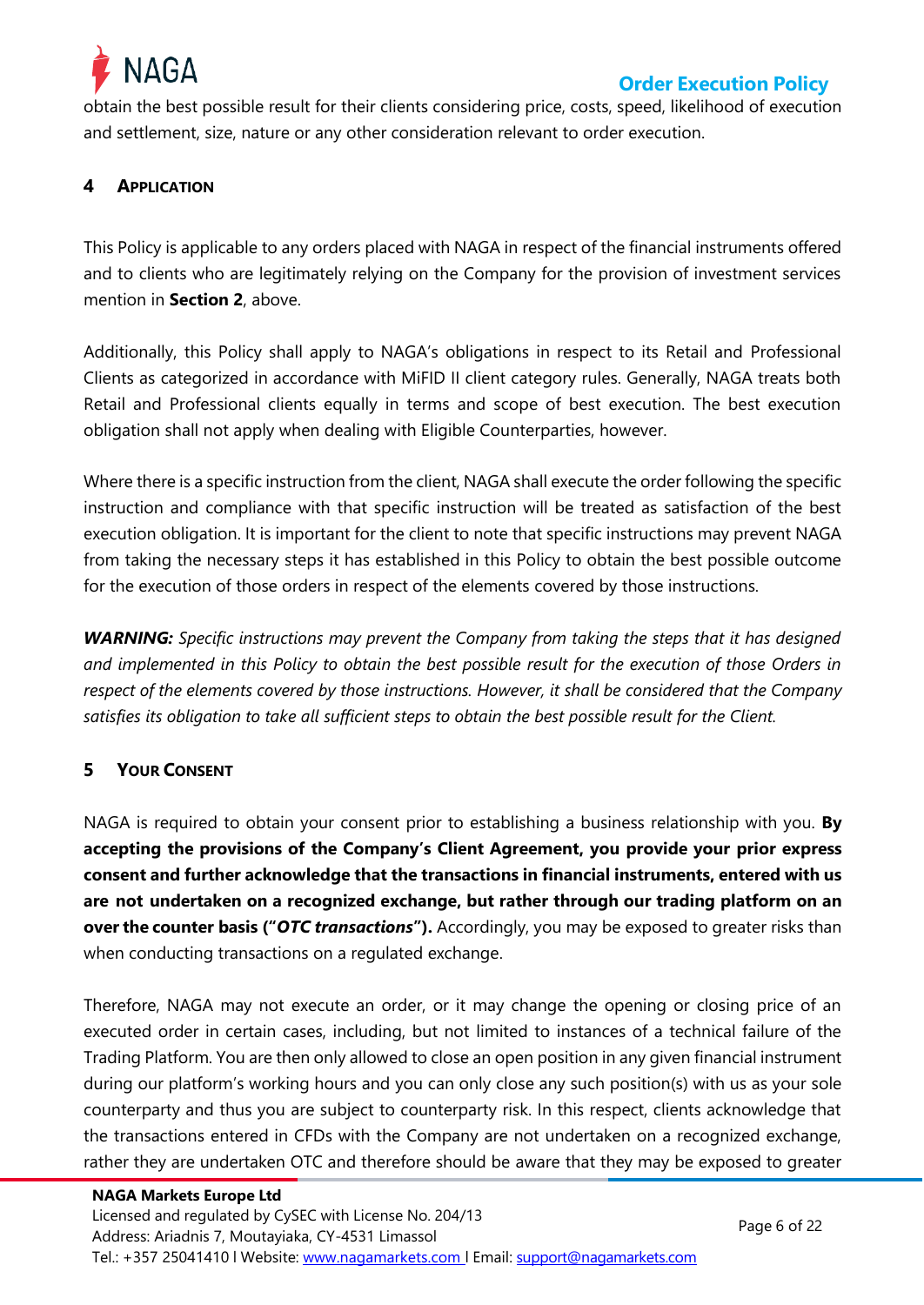

risks (e.g. counterparty risk) such as the aforesaid execution venues' failure to execute the transactions. If the Client requires more information regarding the consequences of these means of execution, please contact us in one of the official contacting methods of the Company.

In addition to the above, by entering into the Client Agreement, you consent that your orders being executed in accordance with the Policy in force and amended from time to time. You further confirm and agree that NAGA reserves the right to:

- 1. immediately terminate your access to the trading platform(s) or Account(s); and/or
- 2. refuse or cancel any order, in the event you voluntarily and/or involuntarily partake in arbitrage unrelated to market inefficiencies, including but not limited to, latency arbitrage and swaparbitrage and/or contrary to good faith. Under such circumstances, NAGA may, at its discretion, close any of your Account(s) and recover any losses incurred from such practices; and/or
- 3. immediately terminate your access to the trading platforms and/or recover any losses incurred in the event the Firm determines in its sole discretion that you voluntarily and/or involuntarily undertook to abuse the NBP offered by the Company, or in any way which is contrary to good faith or the terms of the Client Agreement between the Company and the Client either on an individual Account, or multiple Account(s) or multiple profiles and/or between one or more Client(s) of the Company in accordance with the 'Client Agreement'. For instance, a Client hedging his/her exposure utilizing his/her accounts under the same or different Client profile would constitute an abuse of the NBP as well as a Client requesting a withdrawal of his/her Client Money -notwithstanding any of the provisions of the 'Client Agreement'-when the symbol he/she is trading is not available for trading at NAGA during that specific timeframe.

# <span id="page-6-0"></span>**6 EXECUTION CRITERIA & FACTORS**

When executing orders on your behalf in relation to financial instruments, NAGA shall take into account the following criteria for determining the relative importance of the Best Execution Factors:

- a) The characteristics of the Client including the categorization of the client as retail or professional;
- b) The characteristics of the Client Order;
- c) The characteristics of the Financial Instruments that are the subject of that Order;
- d) The characteristics of the Execution Venue to which that Order is directed;

Therefore, in order to determine how to obtain the best possible result for orders executed on your behalf, NAGA will consider the price, need for timely execution, availability of price improvement, liquidity of the market which may make it difficult to execute an order, potential price impact, the size of the order, the nature of the financial transaction which will including whether or not such transactions are executable on a trading venue, Over-The-Counter, or via either route as well as the quality and cost effectiveness of any related clearing and settlement facilities.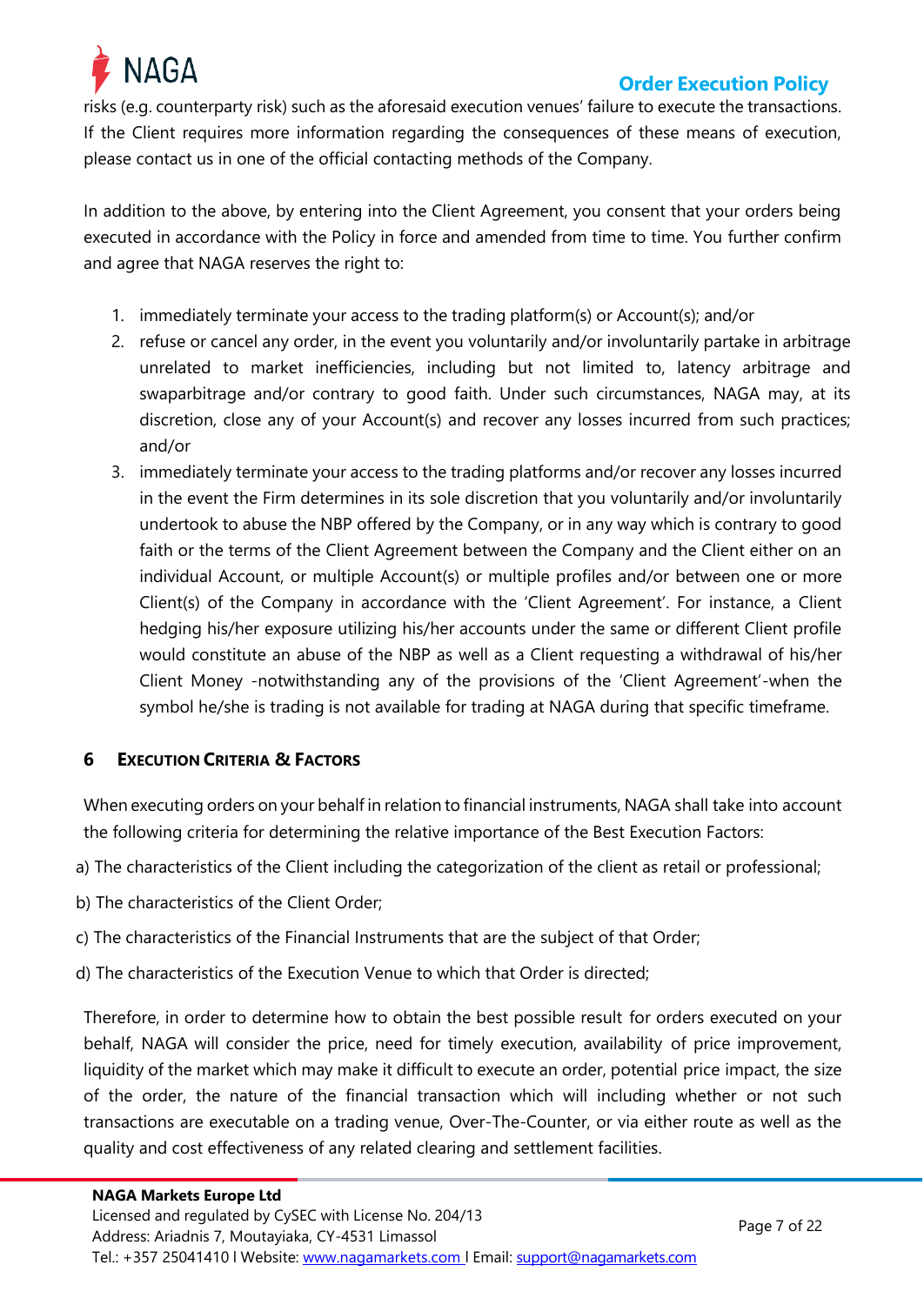



It must be noted that in the absence of specific instructions from its clients, NAGA will exercise its own judgment, skill and experience considering available market information when determining the factors that it needs to take into account for the purpose of providing best execution to its clients. Therefore, when the Company execute an order for you, by default, will consider the factors listed below to be the most important. Notwithstanding this, there are certain situations in which the relative importance of these factors will change in response to the instructions that you provide.

Having said that, the key factors and their relevant factors to be considered as stated below:

#### a) **Price –** *High Importance Level*

The Price refers to the resulting price of the transaction excluding our own execution charges and it will usually be our most important consideration for both CFD and Real Stock orders. After price, speed and likelihood of execution are usually deemed as our most important considerations. It must be noted that the Company has multiple liquidity and data providers providing us with their prices. The prices you will see on our trading platforms may differ from the prices you may see on other trading/charting platforms.

#### b) **Market Impact –** *Medium Importance Level*

This entails detecting threats to the orderly operation of financial markets, including to reliability and transparency of their price formation process and tackling any behavior that may conclusively result in cascading market impact or large market impact in general. In forming execution strategy, NAGA will always observe the standard of behavior normally expected in the market to which you direct your order. NAGA will never take any action which may result in market distortion or give a misleading impression of trade volume or value of any financial instrument.

#### c) **Speed –** *High Importance Level*

The Company interprets speed as the rate at which it is able to receive and execute your order. Therefore, where your instructions dictate or imply a rate at which NAGA should process your order, NAGA will follow your instructions unless it sees an immediate and substantial conflict with the price or other regulatory restraints. Where your instructions do not refer to speed, NAGA will progress your order at a rate, which NAGA believe, represents a balance between creating market impact and executing your order in a timely fashion to reduce execution risk.

The Company understands that any delay may cause executions to be made at the next available price either in favour or against the Client. The factors affecting speed may include:

- Exchange or market-based servers;
- The Company's servers;
- Internet connectivity both in the side of the Client and the Company; and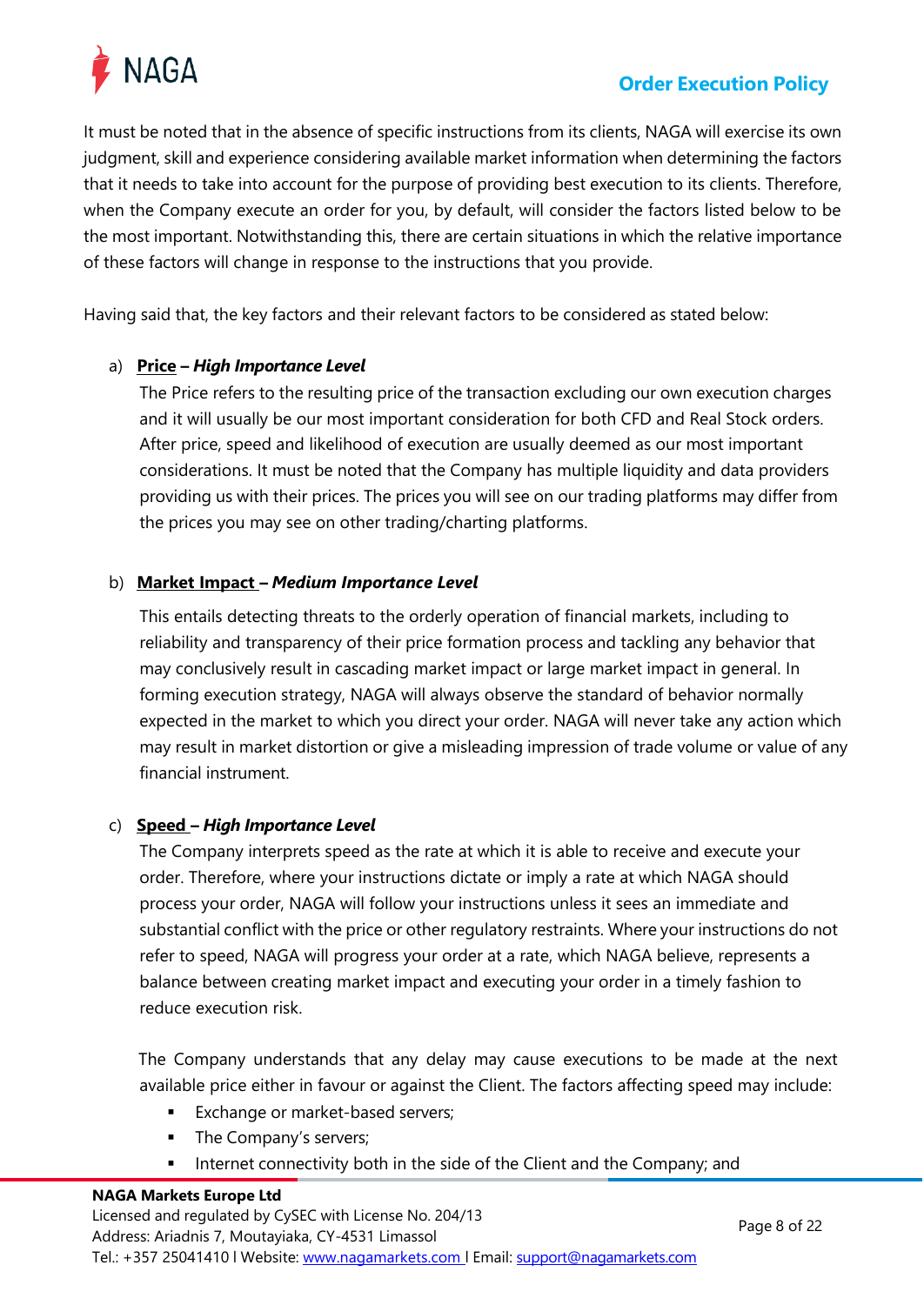

Client computer hardware and software.

# d) **Likelihood of Execution and Size –** *High Importance Level*

The Company interpret this as the likelihood that it is able to fill your order in its entirety, or at least a substantial part of it. This factor increases in importance in situations where access to liquidity in the relevant instrument is constrained in some way. The Company relies on thirdparty LPs for prices and available volume of the different financial instruments the Company offer. By having multiple LPs, the Company enhance the likelihood of execution across the instruments it offers. This availability may be subject to variation, especially during abnormal market conditions, such as during market opening times, market opening times, times of market news and events, periods of significant volatility, where there is a rapid price movement of a particular instrument, to such extent that under the rules of a relevant exchange, trading on said instrument is suspended or restricted; where there is insufficient liquidity for the execution of a specific volume at a specific declared price; where NAGA internal risk limits no longer permit the acceptance of any further orders on a specific instrument. In respect of likelihood of settlement, the Company expects transactions that it execute for you to settle in a timely fashion. However, if the Company becomes aware that a particular execution strategy may compromise the likelihood of settlement, the Company may not pursue that strategy even if it would result in a better price.

## e) **Cost –** *High Importance Level*

Every order in CFD products is eligible for Spread, Swap and commission fees. The Swap and commissions fess are not incorporated I Company's quoted price and are instead deducted from the Client's balance. The Company monitors the Swap Fees at individual financial instruments level, with its liquidity providers in order to ensure that its Swaps does not permitted threshold.

Adding to the above, it must be noted that the costs relate to commissions, costs and the fees that are charged for executing your order, including execution venue fees, clearing and settlement fees and any other fees paid to third parties, such as financial intermediaries or market infrastructure entities. Where there is more than one competing venue to execute your order, costs will also include our own commissions and service fees. Finally, the Company will consider the slippage which is the difference between the executed price and the order price

at the time the order is submitted for execution. Slippage is a normal and expected cost of trading, particularly for orders of larger size and during times of thin liquidity and/or volatile markets.

# <span id="page-8-0"></span>**7 EXECUTION STRATEGY:**

Once the Company has accepted your order, it will consider the execution factors in the context of the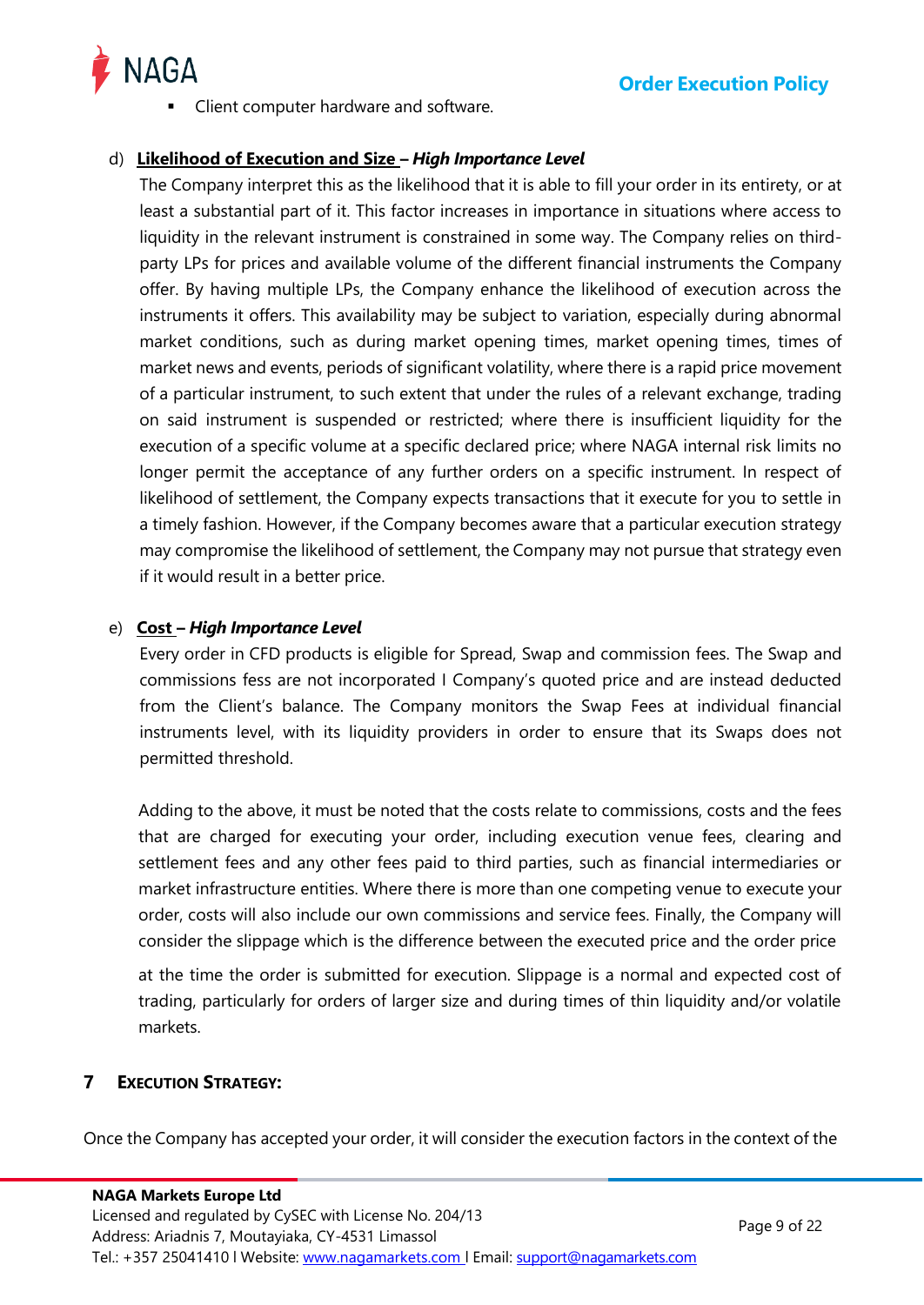

instructions that you have provided to form a suitable execution strategy. Under this execution strategy, the Company will take sufficient steps to obtain the best possible result for you by employing appropriate aspects of our execution arrangements. It must be noted that our execution strategy may result in us routing your order to one or more execution venues immediately or rather, releasing parts of your order gradually over an appropriate period of time. An example of the latter instance could be a large order in size and/or an illiquid contract, in which case speed would be deprioritized in order to be more passive within the market and to ensure there is not an unacceptable cost or price impact.

The Company will exercise its continuous discretion in assessing the elements that are required to be taken into account in order to provide its clients with the best possible result. Especially, the Company will look into the characteristics of you as our client, including your categorization, the characteristics of your order, the characteristics of financial instruments that are the subject of your order and the characteristics of the execution venues to which your order can be directed.

## <span id="page-9-0"></span>**8 PRICE, COSTS AND ORDER HANDLING**

The Company derives its Buy/Sell prices for trading in CFD instruments it offers from its execution venues and executes all orders at market price received by the execution venue at the time of execution. Please note that, in relation to the Buy/Sell prices for Real Stock trading the prices presented in the Company's Platform are provided by Thomson Reuters for convenience and information only solely to assist you to make your own investment decisions., in this respect any price quoted may differ from the execution price you actually obtain. The Orders are routed to such venues considering the availability of instruments, the quality of execution, the costs as well as the quality of the feed. In situations of high volume and volatility, NAGA shall check if the prices given to the clients are valid. Where a client receives an invalid price, NAGA informs such client regarding the wrong execution and the trades are adjusted accordingly by either reopening, amending or cancelling such affected trades, accordingly.

It must be noted that the costs incurred by the clients involve the spread which is the difference between buy and sell, commission where applicable such as in CFDs on Equities, the swaps which is the fees for transferring positions from one day to the next and the conversion rates in situations where the instrument's base currency is different that the account currency. Please check a detailed list on NAGA's fees, charges and trading hours at the Company's [website.](https://nagamarkets.com/trading/hours-and-fees)

# <span id="page-9-1"></span>**9 EXECUTION VENUES**

Execution venues are the entities with which the orders are executed. For each class of financial instrument in which the Company execute orders on your behalf, the Company will choose among a

range of options by which the Company will be able to obtain the best execution. Such venues will be appropriate for each product and may include regulated markets, multilateral trading facilities, organized trading facilities, systematic internalizes, market makers and other liquidity providers,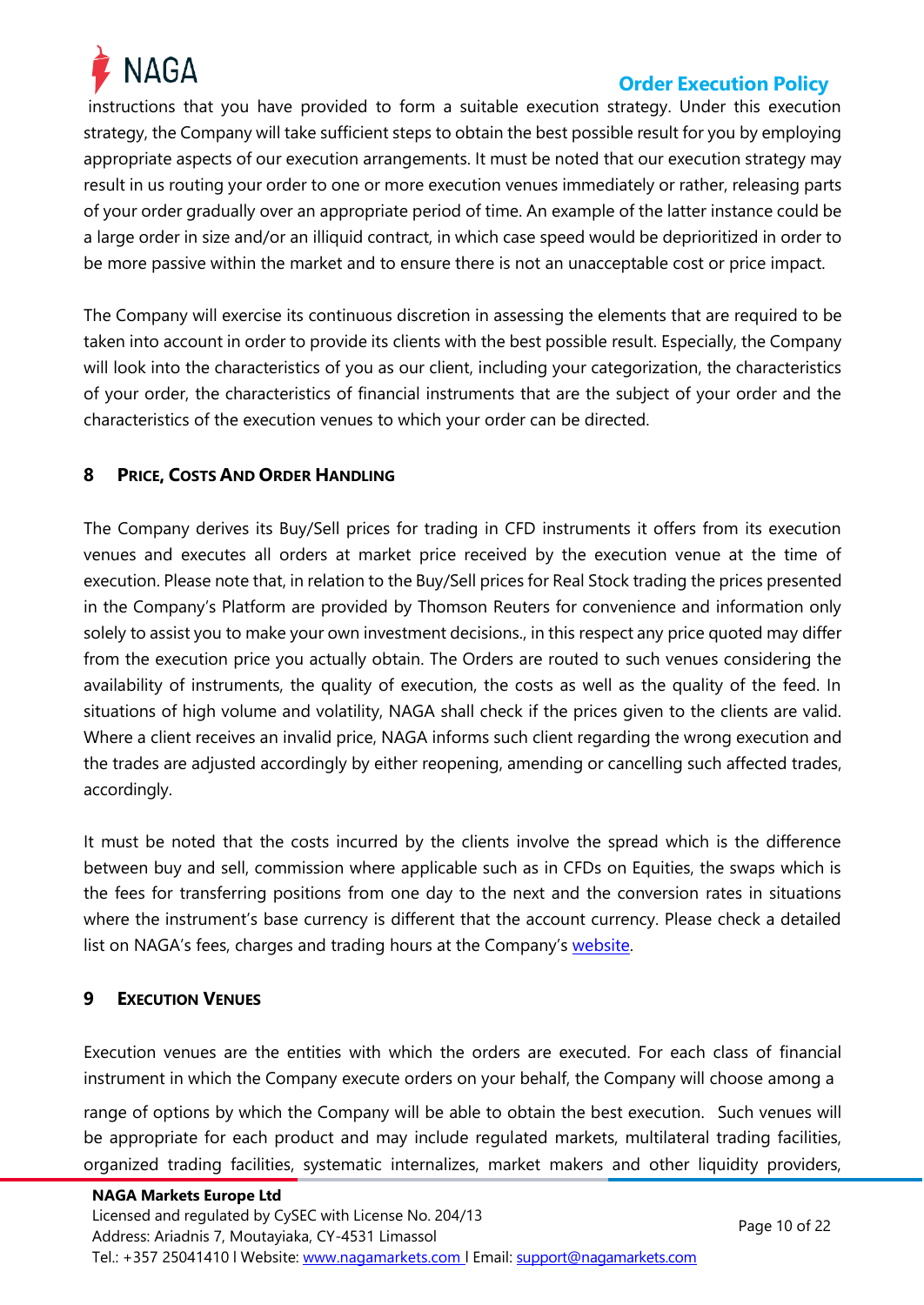

including our affiliates acting as principal, or entities that perform a similar function to those performed by any of the foregoing in a third country.

Selection of execution venues includes consideration of numerous factors such as:

- 1. Price of Financial Instrument;
- 2. Cost of execution;
- 3. Speed of Execution;
- 4. Capital Adequacy; and
- 5. Regulatory Status.

Each of the above factors carries respective importance, as described herein. It is noted that the Compliance Function, including the Company's Risk Committee are involved during the initial assessment and prior proceedings on a contractual agreement with a Liquidity Provider (i.e. LPs). The Company will look upon the liquidity and price offered, credit and settlement risk, realized performance which include latency, liquidity, price improvement, fill rates, pricing analysis, commercial positioning, market mechanism, resilience and reliability. Henceforth, the Company will select the execution venues which meet our obligation and purpose to take all sufficient steps to obtain a consistent basis for the best possible result for the execution of client orders.

Subject to the requirements of MiFID II, on at least an annual basis, the Company will publish on its website the top five execution venues in terms of trading volumes for all executed client orders during the preceding year per class of financial instruments together with information on the quality of execution obtained on such execution venues. It must be noted that the Company may choose to transmit clients' orders for execution to another broker or dealer (which may be located outside of the European Economic Area which can include both affiliate entities and/or third party brokers. In this case, the Company will either determine the ultimate execution venue ourselves on the basis described above and further instruct the other broker or dealer accordingly, or the Company will satisfy ourselves that the other broker or dealer has arrangements in place to enable us to comply with our best execution obligations to you. Finally, the Company will take steps to not structure or charge our commissions in such a way as to discriminate unfairly between execution venues.

When NAGA selects venues, it will do so either on a long-term basis, by choosing the venues to which it will maintain access or on a short-term basis. This selection will occur between venues which NAGA have access, and which are the most appropriate to execute individual orders or any part of them. Simply, in selecting venues in the relevant jurisdiction, our approach is governed by the following factors such as price, cost and liquidity, credit and settlement risks involved, the realized performance and finally the speed of access, immediacy and likelihood of execution as explained below. You can find more information about the data published by execution venues under RTS 27 and RTS 28 by visiting the Company's website.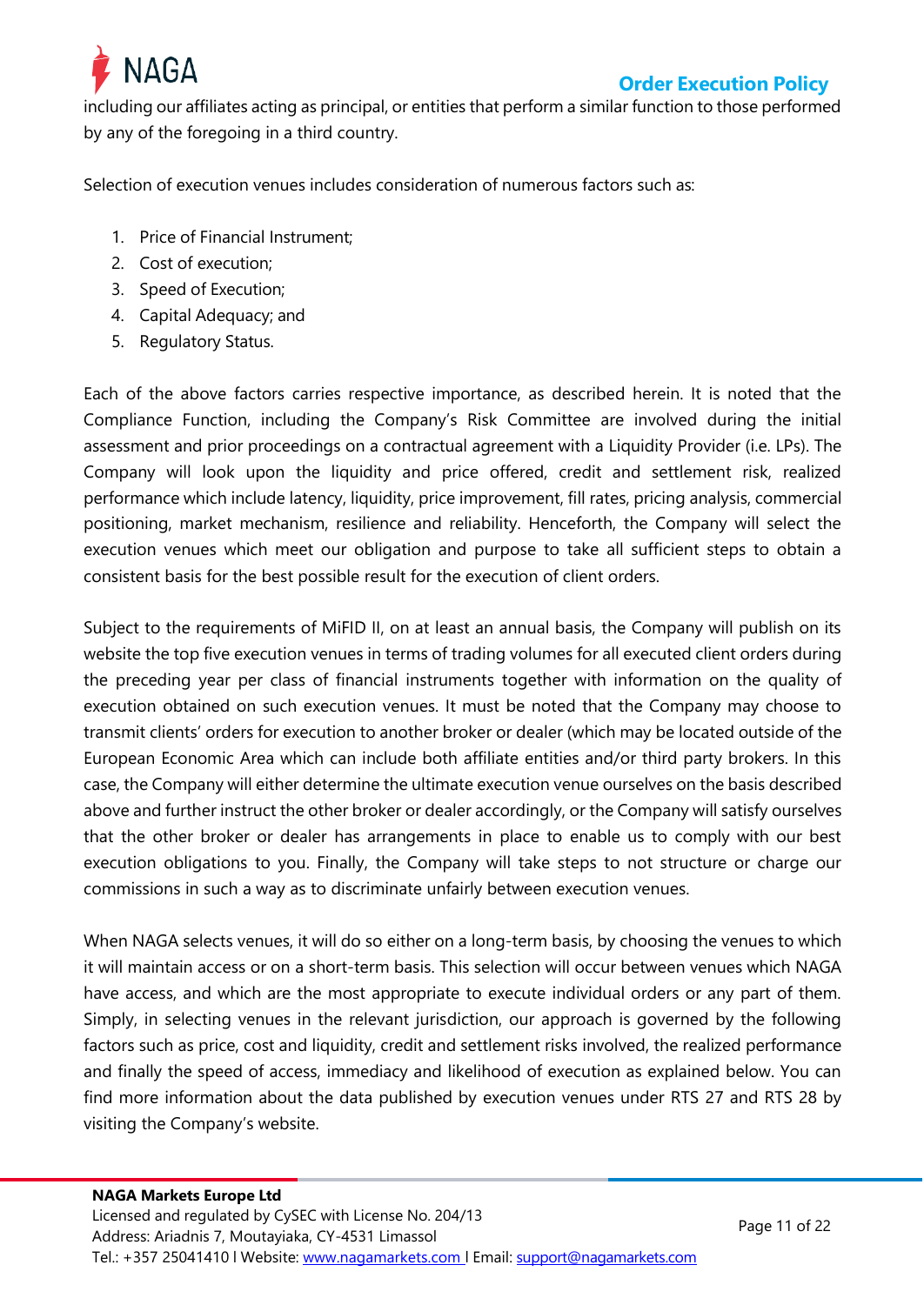

It is noted that currently the Company uses the following execution venues for the execution of clients' orders in CFDs (either retail or professional):

## 1) **NAGA Markets Europe Ltd**

- 2) **LMAX Exchange Ltd** which is a regulated firm by FCA with firm reference number 6505809
- 3) **[Finalto Trading Ltd](https://downloads.tradetechalpha.com/rts.php)** which is a regulated firm by FCA with firm reference number 607305
- 4) **Broctagon Prime Ltd** which is regulated by CySEC under license 320/17

In addition to the above, for Real Stocks Trading the Company uses Saxo Bank A/S. which is regulated firm by the Danish Financial Supervisory Authority as License No. 1149.

**Price, cost and liquidity** are of high importance as the Company considers whether the venue provide is or is likely to provide, material opportunities to trade that may not exist within our existing portfolio of venues. Those opportunities may take the form of prices, which improve on those offered by our existing venues or the ability to trade significant additional size at similar prices to those offered on existing venues. NAGA expect liquidity and price to be closely but not exclusively associated with the market share the venue commands. Please note that the fees that are charged to us by an execution venue or that arise from clearing and settling the trades executed on that venue, influence the costs incurred by our clients. Therefore, NAGA may charge commission rates for execution that reflect both the cost of providing our own services and the costs that NAGA incur or expect to incur when it use external execution venues. In this case, the cost of execution associated with a particular execution venue will only be factor if the Company believe it will not be economically viable in the context of the commission rates that it believe our clients are willing to pay. Where the cost of execution is separately compensated for, such costs will be considered together with our own commissions and the execution price.

**Credit and settlement risks** are also of high importance when deciding on the matter. The Company will not generally use a venue if it are notable to determine the obligations (both on us and our trade counterparty) either to settle a transaction or to resolve failed settlements.

**Realized performance** is again of high importance as the metrics gathered once it utilize a venue are subject to frequent review and, taken together, may influence the decision to retain or disqualify a venue from ongoing use. Metrics considered include but are not limited to the latency, liquidity, price improvement, the average ratio of the volume executed on our orders over the liquidity available at the time of sending the order according to the prevailing market data and pricing analysis. The metrics applied will depend on whether the venue operates by matching incoming orders with other orders and publishes pre-trade market data to the market that shows the prices of the orders resting on its order book.

**Speed of access, immediacy and likelihood of execution** have a medium importance when the Company will make its decision on this matter. This is because, the majority of European or United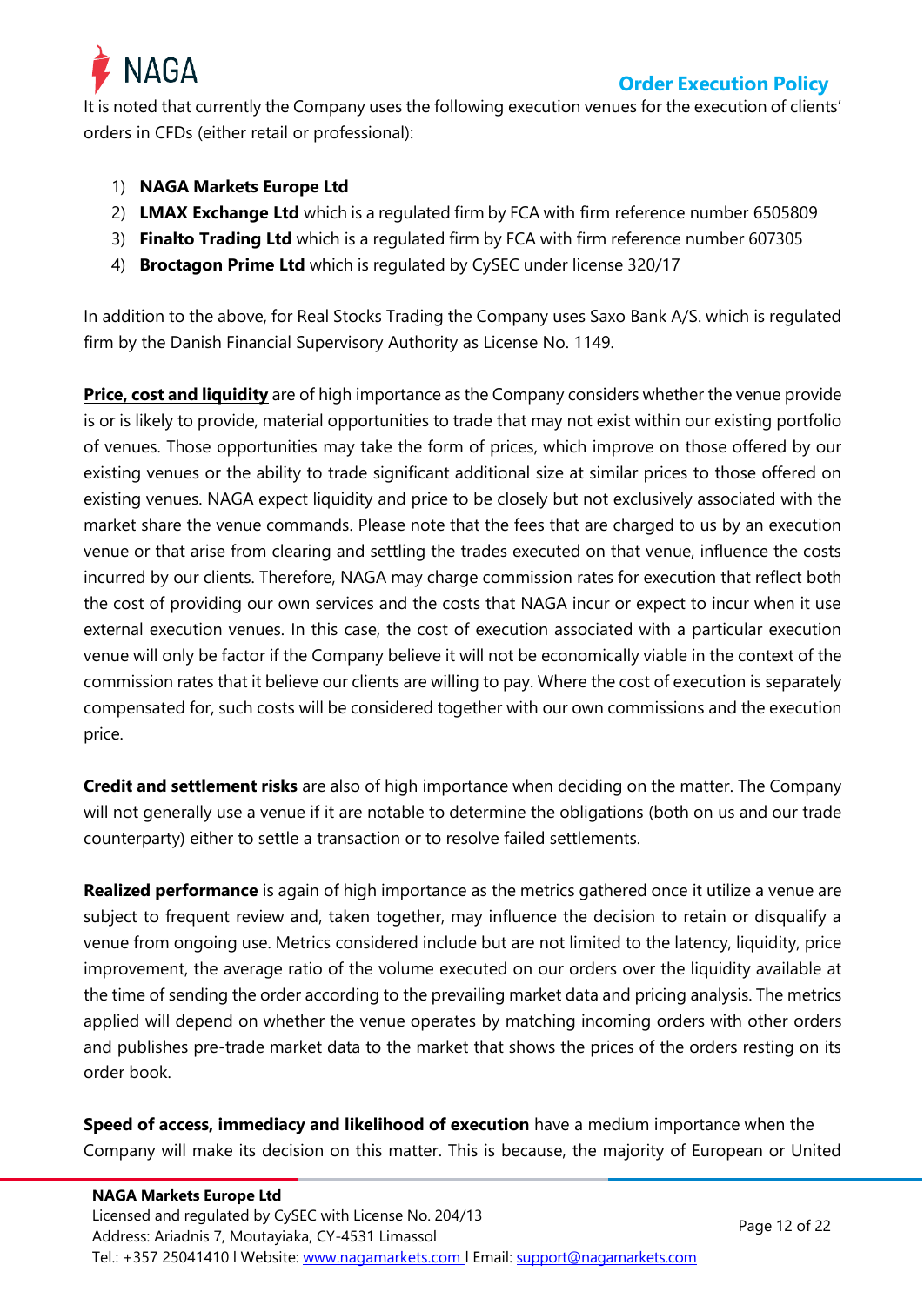

States markets operate at comparable speeds and this factor is therefore not usually an important differentiator for those venues' selection.

When NAGA accept an order from you and immediately send that order directly to one or more execution venues or select to execute such order as principal, it chooses between multiple execution venues giving due regard to the following principles according to the type of order that NAGA is trying to execute:

- a) To start with, the Company will consider where an order has no limit price or is an order to buy in which the limit price is greater than or equal to the best offer price or an order to sell in which the limit price is less than or equal to the best bid price, our primary goal will be to achieve the best price/total consideration, followed by maximizing the speed and likelihood of execution;
- b) Furthermore, where an order has a limit price, which does not meet the above criteria NAGA consider that the price of the execution is set and our choice of venue will be determined by associated costs and maximizing both the speed and likelihood of execution; and
- c) Finally, when choosing across a range of venues, which do not provide any pre-trade market data and execution prices of which are derived from the bids / offers published by execution venues providing such data our priority will be to maximize the speed and likelihood of execution whilst also minimizing the chance that there are adverse price movements around the time of execution and execution costs.

Please be informed that, although NAGA is committed to executing your orders in a way it consider the most suitable, when markets become excessively volatile, for example, at the open or close of the standard trading session, the execution of your orders may still be impaired by several factors. Such factors may include the substantial difference between the bid or offer price or the last reported sale price quoted at the time of order entry and actual execution price, the partial executions or execution of large orders in several transactions at different price, delays in executing orders through external market makers due to manual routing or execution, substantial deviation of opening prices from the previous day's close prices, possible locked such as the bid equals the offer or crossed such as the bid is higher than the offer market conditions, order imbalances and back logs due to investors placing high volume of orders and any pre-trade filters whether execution venues' or ours, result in orders with a large expected market impact are paused or traded using an algorithm potentially causing slippage from the expected arrival price.

## <span id="page-12-0"></span>**10 OTHER EXECUTION CONSIDERATIONS**

The Company may provide a currency conversion quote from the relevant financial instrument to your account's base currency. This will not be reflected as an actual currency conversion in the Client account, but only serves the purpose of indicating the valuation in the base currency.

Furthermore, when considering the size of an order, it must be noted that the minimum size of an order is 0.01 lots. The Company may place limits on maximum order sizes from time to time and reserves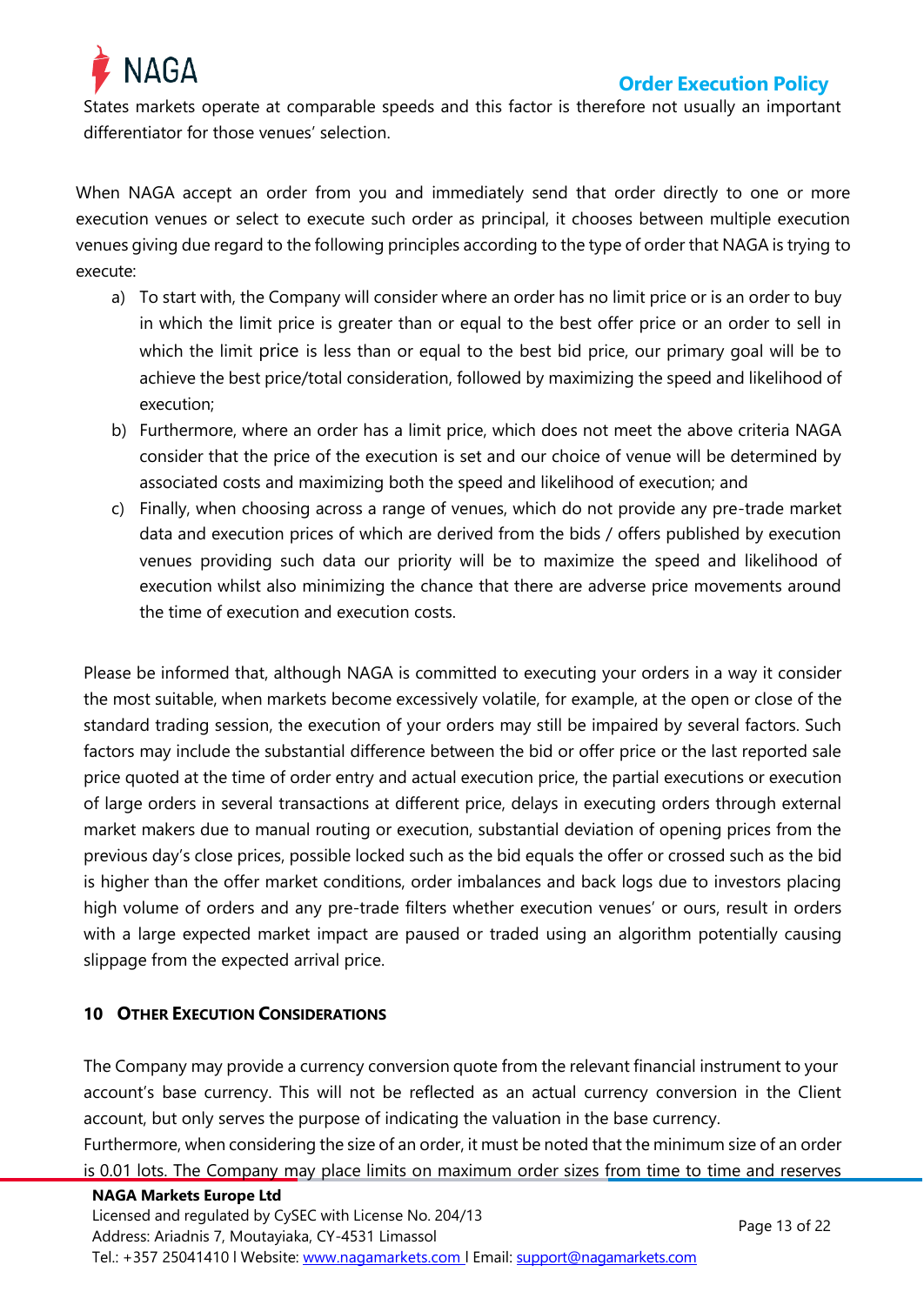

the right to decline an order as per our Client Agreement. It is noted that the Company will make every effort to fill orders irrespective of the volumes and this may be achieved at the 'best available price' and as per the available market liquidity at the time of execution.

Considering the above, the Company reserves the right to place a limit on the total net position value per client's profile, for a given instrument. Where this occurs, NAGA will make all possible efforts within reason to provide you with prior notice. At this point, please be informed that the Company's Dealing Desk operates 24/5 from Monday through Friday and 07.00AM GMT to 09.00PM GMT on Saturday and Sunday. Holidays will be announced through the internal mail of the trading terminal supplied by the Company.

## <span id="page-13-0"></span>**11 RISK OF DEALING IN VOLATILE MARKETS**

Volatile markets result in rapid increases or decreases in the prices of assets traded on markets, price crashes and market meltdowns. Clients should be aware of the following risks associated with volatile markets, especially at or near the open or close of the standard trading session:

- a) Execution at a substantially different price from the quoted bid or offer or the last reported price at the time of order entry, as well as partial executions or execution of large orders in several transactions at different prices;
- b) Delays in executing orders for financial instruments that NAGA must send to external market makers and manually routed or manually executed orders;
- c) Opening prices that may differ substantially from the previous days close;
- d) Locked (the bid equals the offer) and crossed (the bid is higher than the offer) markets, halted markets, limit up (buys halted)/limit down (sales halted) which may prevent the execution of client orders;
- e) Price volatility is one factor that can affect order execution. When there is a high volume of orders in the market, order imbalances and back logs can occur. This implies that more time is needed to execute the pending orders. Such delays are usually caused by the occurrence of different factors:
	- i. the number and size of orders to be processed;
	- ii. The speed at which current quotations (or last-sale information) are provide to NAGA; and
	- iii. The system capacity constraints applicable to the given exchange, as well as to NAGA and other firms.

NAGA is obligated to take necessary steps to keep an orderly market. Therefore NAGA operates with "Compliance" order filters. Such Compliance order filters are also present at exchanges and other brokers that might be used by NAGA to route the order to the designated market. The filters might result in orders with a large expected market impact to be paused or traded using an algorithm potentially causing slippage from the expected arrival price. NAGA cannot be held liable for price slippage caused by acting to keep an orderly market.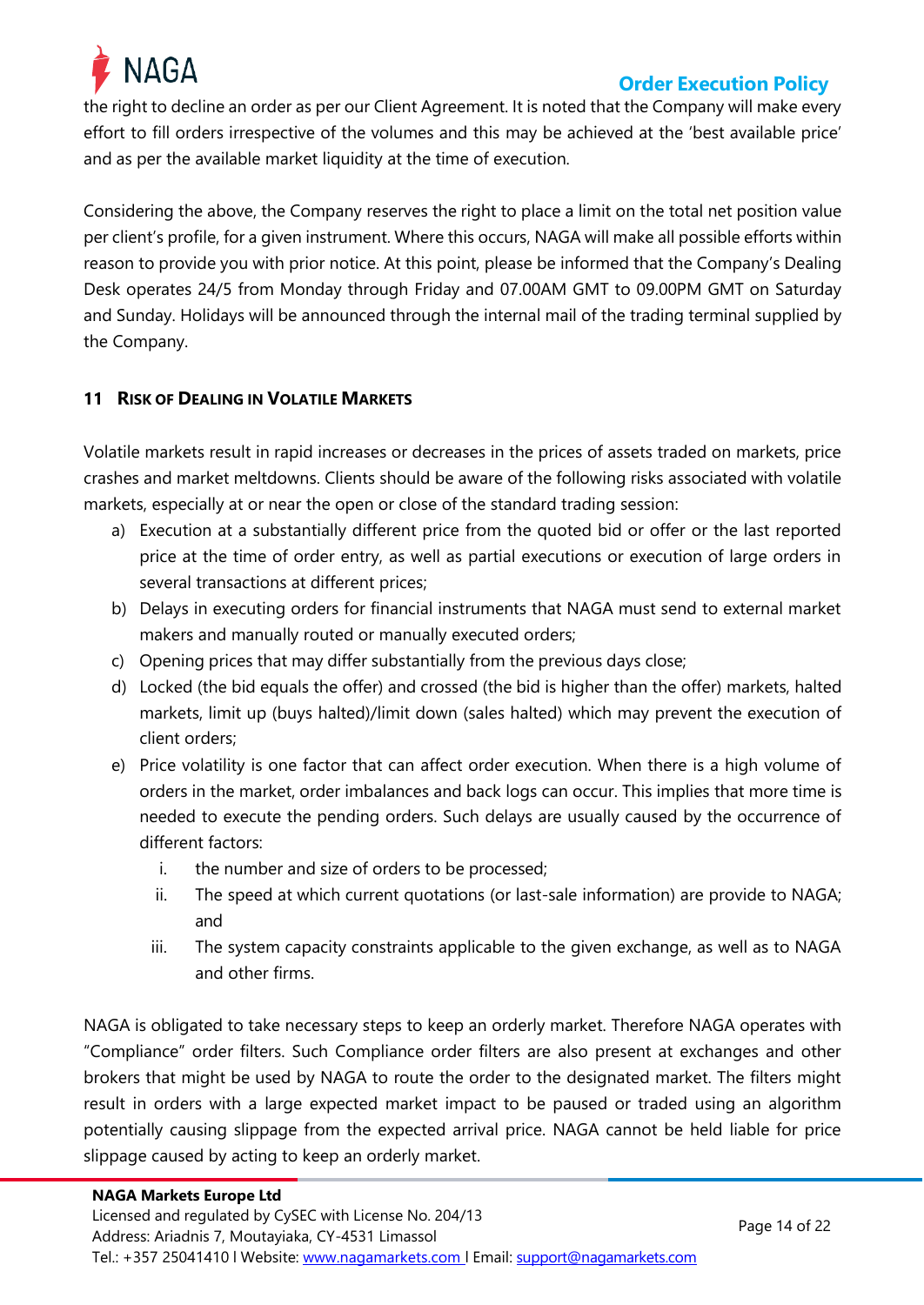

## <span id="page-14-0"></span>**12 TYPES OF TRADING ORDERS**

The Company would like to bring to your attention that, given the risks that arise when trading in financial markets, you may wish to consider using different types of trading orders to limit such risk. Please, note that the descriptions below may apply to some and not all types of financial instruments.

## a) **Market Order**

With a market order, you may instruct to execute a trade of a certain size as promptly as possible at the prevailing market price. Market orders are executed without regard to price changes. Therefore, if the market price moves significantly during the time it takes to fill your order, the order will most likely be executed at a price substantially different from the price when the order was entered. Certain exchanges do not support market orders. If you place a market order in these markets, the Company will automatically translate the order to an aggressive limit order within a certain percentage limit "in the money". You have responsibility to check if the order is traded in the market after order entry. If you experience or suspect any errors with the order contact us immediately.

#### b) **Limit Order**

With a limit order, you set the maximum purchase price, or minimum sale price, at which the trade is to be executed. As a limit order may be entered away from the current market price, it may not be executed immediately. By placing a limit order you give up the certainty of immediate execution in exchange for the expectation of getting an improved price in the future. Limit orders may be routed to an exchange automatically.

## c) **Stop Order**

A stop order is an order to buy or sell a financial instrument once the price of the instrument reaches a specified price, known as the stop price. When the stop price is reached, a stop order becomes a market order. A buy stop order is entered at a stop price above the current market price. A sell stop order is entered at a stop price below the current market price. A stop order is therefore a "sleeping" order until the stop price is reached or breached and sell stop orders are generally used to limit a loss or to protect a profit on a financial instrument. An important note here is that, in order to ensure stop orders are not filled at unreliable prices during short periods with abnormally wide bid/ask spreads caused by circumstances such as the release of key economic figures, the Company will implement spread filters preventing order execution when spreads exceed certain levels.

#### d) **Trailing Stop Order**

The trailing stop order is a stop order as described above but the trailing stop price moves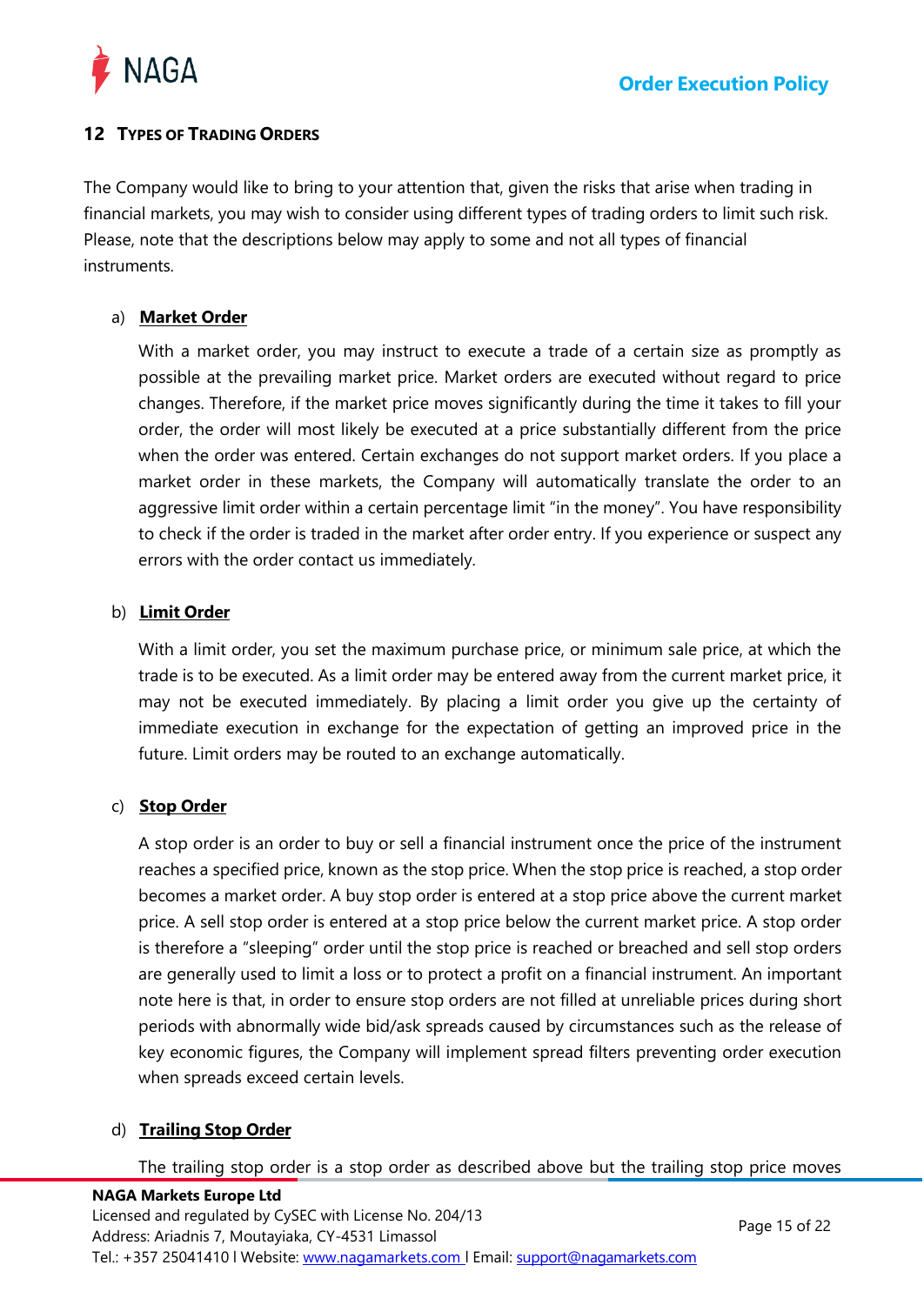

according to parameters you set in the order. This way the trailing stop can be used to sell if the price drops more than a specified distance from the highest price traded or to buy if the price trades above a set level from the lowest traded price. The Company may allow you to further customize the way your stop is triggered. You may change the trigger method to include or exclude certain trigger criteria based on your specific trading objectives.

For margin calculation purposes, the leverage level used will be the lower between the Account and the symbol traded. This applies to all our trading platforms. Please note that any changes made to your leverage on an Account that is already traded can immediately affect your open positions and may result in a stop-out. Additionally, the Company offers NBP for its Retail Clients, as mentioned and further explained in the Company's Client Categorization Policy which is available at Company's website. For the purposes of this Policy, this means that Clients' losses will not exceed the Client's account balance.

#### e) **Take Profit**

Take Profit order is intended for gaining the profit when the instrument price has reached a certain level. Execution of this order results in complete closing of the whole position. It is always connected to an open position or a pending order. The order can be requested only together with a market or a pending order. Under this type of order, the Company's trading platform checks long positions with Bid price for meeting of this order provisions (the order is always set above the current Bid price), and it does with Ask price for short positions (the order is always set below the current Ask price).

#### <span id="page-15-0"></span>**13 BEST EXECUTION MONITORING AND REVIEW**

The Company has policies, procedures and processes in place which aim to analyze the quality of execution, as well as to monitor best execution. For this, the Company measures and monitors the competitiveness of our prices against other major competitors and the speed of our execution as well as monitor the symmetry of slippage and requotes. The Company has integrated a specialized monitoring tool which monitors transactions on a T+1 timeframe. Therefore, the Company can show aggregated results for more days and assist the Company to identify problems in its Best Execution in order to apply the necessary corrective measures to fix these deficiencies and shortfalls.

The specific tool employs data-driven quantitative approaches. The data are structured in a way that readily allows for analysis and consolidation. The data collected are also unbiased, allowing for direct comparisons of execution quality. The monitoring process is ongoing and repeated daily and the whole process is supervised by the Compliance Department of the Company. The Best Execution Monitoring system is not intended to ensure best execution, rather to monitor whether the arrangements made by the Company, result in their obligation to provide Best Execution to its clients.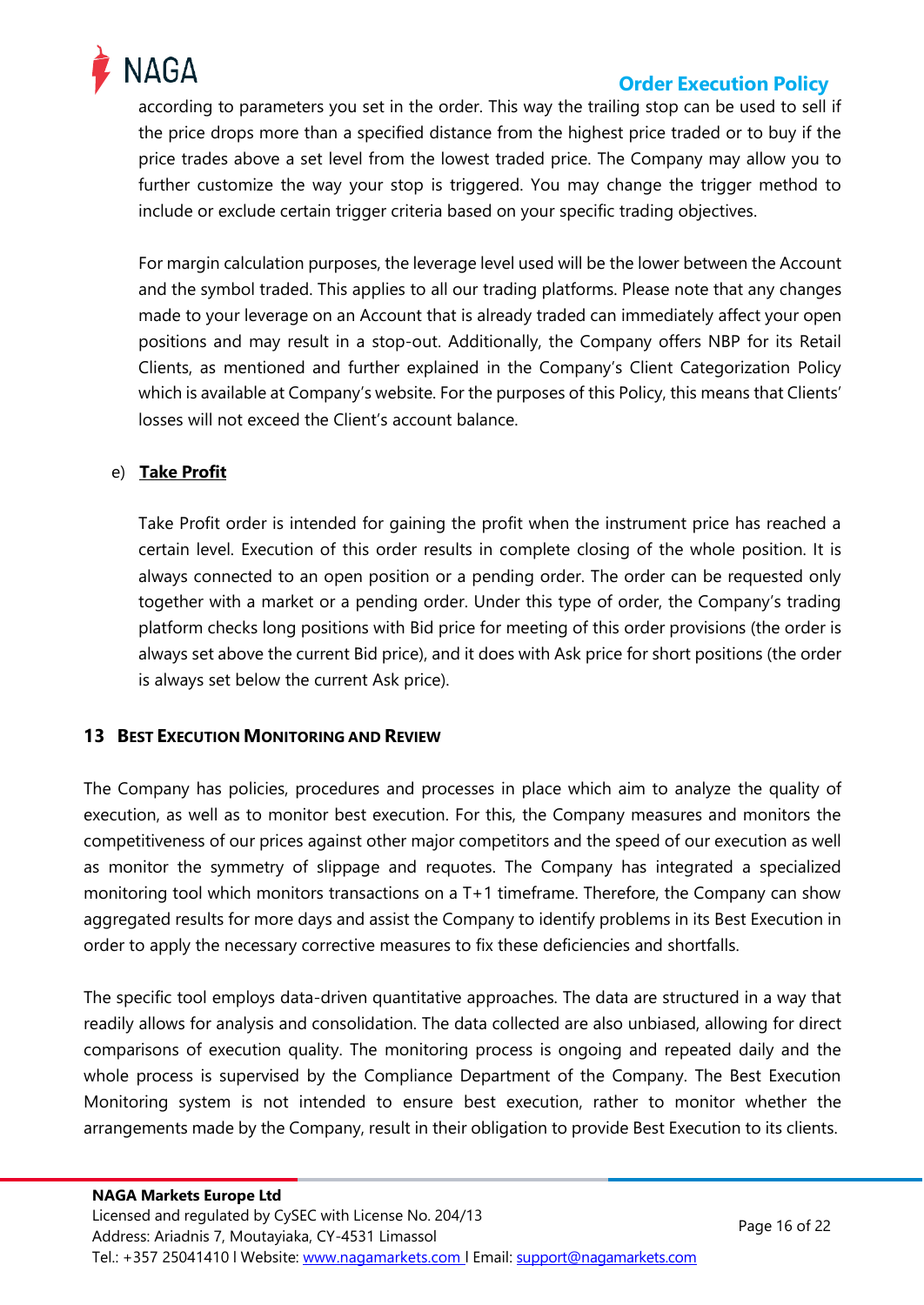

The below table represents the main categories of the analyzed data used by the Company:

| <b>TYPE</b>                             | <b>COMMENTS</b>                                                                                                                                             |
|-----------------------------------------|-------------------------------------------------------------------------------------------------------------------------------------------------------------|
| <b>Trade Suffered Slippage</b>          | % and number of Market execution trades suffered slippage.                                                                                                  |
| <b>Positive</b>                         | % and number of Market execution trades positive slippage.                                                                                                  |
| <b>Negative</b><br>$\bullet$            | % and number of Market execution trades negative slippage.                                                                                                  |
| <b>Better Price</b>                     | Number of orders requoted with better price than the requested one.                                                                                         |
| <b>Worse Price</b>                      | Number of orders requoted with worse price than the requested one.                                                                                          |
| <b>Rejected Orders</b>                  | % of Rejected orders.                                                                                                                                       |
| Speed of<br>Average<br><b>Execution</b> | Top 10 symbols with worst speed of execution. An indication of the<br>industry average speed for each symbol is shown on the graph with a<br>red thin line. |
| <b>Slippage Monetary</b>                | The Profit Vs Loss of the Company occurred from trades suffered<br>slippage, in EUR.                                                                        |

The Company's Compliance Department perform additional independent reviews of the above processes and provide assurance as to their effectiveness or in the case of weaknesses provide suggestions for the improvement of the policies, procedures and controls in place. These reviews and assessments are conducted on a regular basis and at least annually or whenever a material change occurs that affects NAGA's ability to continue obtaining the best possible result for our Clients' orders. The Compliance Department shall also keep records which evidence the ongoing monitoring and reviews performed of the best execution and which demonstrate our compliance with best execution obligations to any Competent Authority.

Considering the above, where necessary, the Compliance Department will provide recommendations for improvements, which are then implemented with the aim of keeping the quality of execution to the highest standards. In instances where a material change to our execution arrangements and policy occurs, NAGA will notify the Clients accordingly.

Additionally, the Company provides on a quarterly basis data relating to the quality of execution of transactions via the Company's website. For the execution venue used to execute orders, the Company has no close links, conflicts of interests or common ownerships and IT shall not receive remuneration, discount or non-monetary benefit for routing client orders to liquidity providers or execution venues which would infringe the requirements on conflicts of interest or inducements. For more information you should refer to the Company's Conflicts of Interest Policy available within the Company's official website. Also, MiFID II does not provide limitations on the number of execution venues to be used for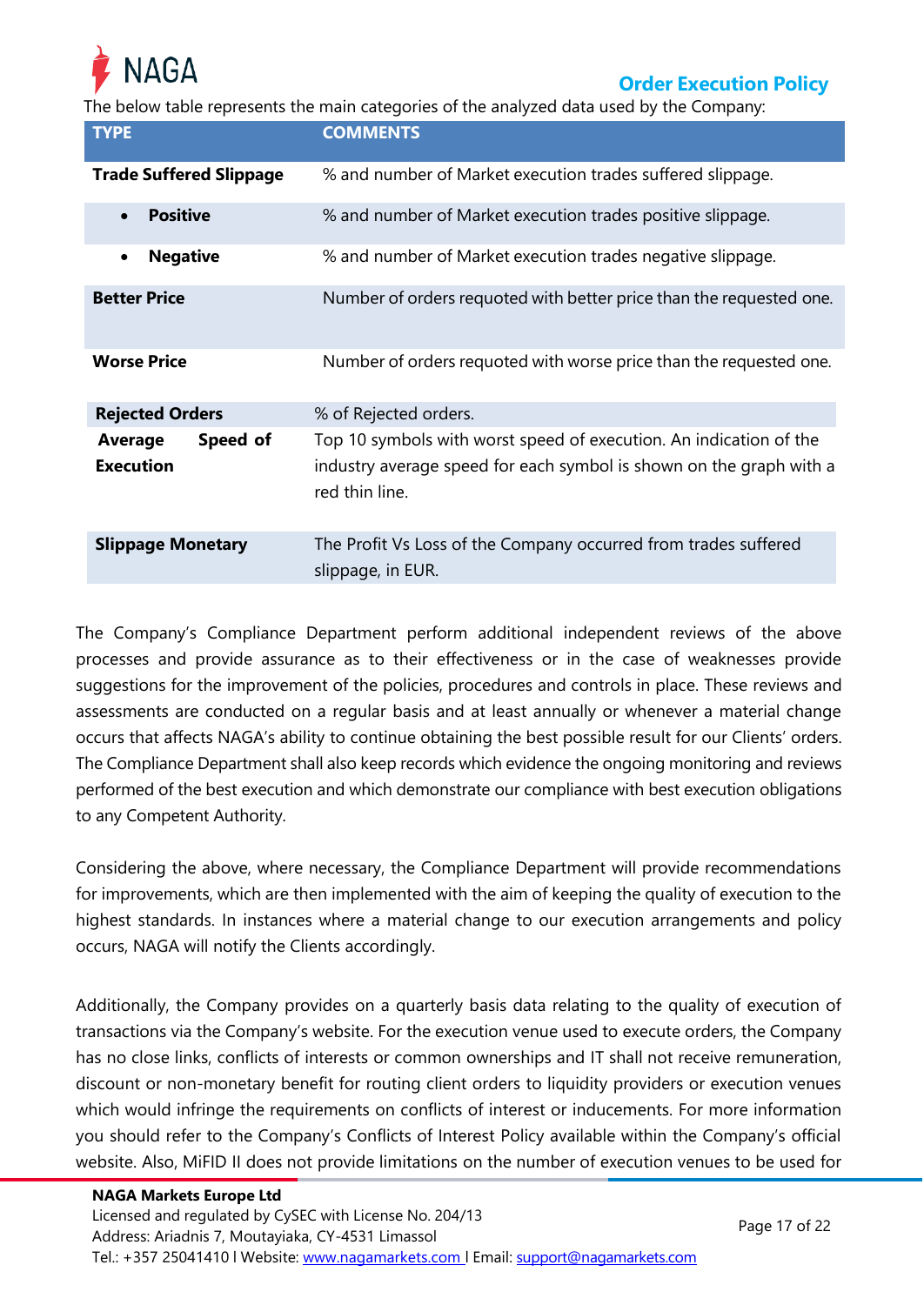

each class of financial instruments, where these are able to demonstrate best execution. As such, the Company shall publish a list of accessed execution venues and re-assess the market landscape on regular basis, to determine whether there are alternative venues that could be used by us to achieve better execution for clients to whom Best Execution applies. Finally, please note that using a single venue, does not diminish our responsibility to monitor the quality of execution provided, nor does it mean that merely executing client orders on that venue will allow for us to discharge our best execution obligations.

## <span id="page-17-0"></span>**14 PRICE ERRORS**

A "Price Error" means an obvious misquote by NAGA, or any market, exchange, price providing information source or official on whom we reasonably rely, having regard to the market conditions at the time of a trade is place. When determining whether a situation amounts to a Price Error, NAGA may take into account all information in its possession including, without limitation, any information concerning all relevant market conditions and any error in, or lack of clarity of, as well as, any information source or announcement.

When making a determination as to whether a situation amounts to a Price Error, NAGA will act fairly towards you but the fact that you may have entered into a corresponding financial commitment, contract or trade in relation to an order placed with NAGA shall not be taken into account by us in determining whether there has been a Price Error. We reserve the right, without prior notice to:

- Amend the details of such order to reflect what we reasonably consider in our discretion, acting in good faith, to have been the correct or fair terms of such order if the Price Error(s) has not occurred;
- If you do not promptly agree to any amendment made which we propose under this clause [which we will notify you via the Website and/or Platform(s) or any durable medium through which you obtain information] we may void any transaction resulting from or deriving from a Price Error, such that the result is the same as if it had never been made; and/or
- Not take any action at all.

NAGA may take any reasonable steps for any trades executed at prices resulting from a Price Error(s) (as defined herein), such as computer errors, misquotes or omissions, or at prices that are clearly at odds with the fair market prices. Acting reasonably and in good faith, we may take the following actions to trades based on a Price Error:

- void trade:
- close the trade at the current market prices; or
- amend the opening and/or the closing price of the trade, as if it would have been executed in the absence of the Price Error.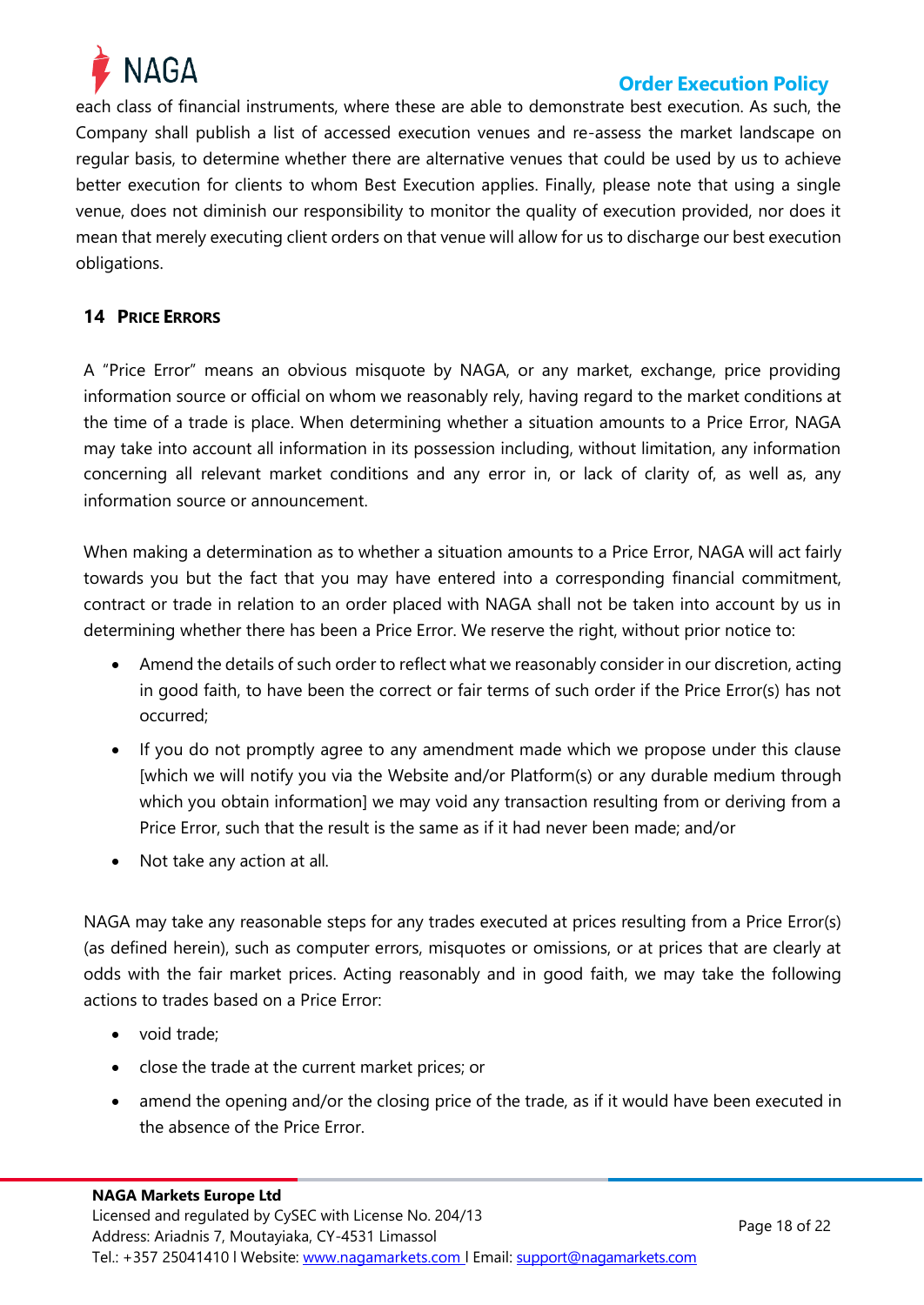

NAGA is not be liable to you for any loss, cost, claim, demand or expense that you suffer (including

loss of profits or any indirect or consequential losses) resulting from a Price Error, including where the Price Error is made by any information source or from our decision to do anything, except to the extent that it is caused by our own fraud, wilful default, system error or gross negligence.

If a Price Error has occurred and we choose to exercise any of our rights under sub-clause 13.3 of the Client Agreement, and if you have received any monies from us in connection with the Price Error, those monies are due and payable to us with immediate effect, and you must return an equal sum to us without delay. We reserve the right to refuse any trades placed by you that we judge to be clearly outside the prevailing market price such that they may be deemed non-market price transactions, whether due to Price Error or stale, incorrect or broken price feeds.

#### <span id="page-18-0"></span>**15 AFFILIATES AND THIRD PARTIES**

The arrangements described in the Policy apply when one or more of the entities of the Company group handles the execution of your order itself. It is noted that, by using affiliated entities and third party brokers, the Company can provide access to markets where it otherwise may not be able to execute or, where the Company believes it to be in your best interests, to address certain characteristics of your order. However, you should be aware of the potential difference in approach to execution standards where this is the case, whilst the Company retains our obligations regarding best execution, the execution of the transaction may be carried out by an entity, which is not subject to MiFID II. Where the Company engages either an affiliate or a third-party broker for order execution, the Company will act within the framework of Monitoring and Review. This means that the Company will carry out due diligence on that entity and will take steps to ensure that the entity is able to provide an appropriate standard of execution in the relevant market; and in future, it will monitor our executions with the broker to satisfy ourselves that they are providing appropriate standards of execution. The arrangements for selection, monitoring and reviewing the third party broker shall be documented and supporting evidences recorded for the best benefit of the clients.

In relation to affiliates specifically, whilst the Company believe that using affiliates provides benefits to clients such as consistency of order handling; governance and oversight processes and the transparency thereof; certainty of market access; and integrated technology, allowing more efficient communication and front to back trade processing; the Company acknowledge that the opportunity for potential conflicts of interest exists. NAGA is committed to mitigating these to the extent possible and perform due diligence on its affiliates to at least the same standard as for a third party broker; NAGA also commits to monitor the executions with affiliate entities to satisfy ourselves that they are providing appropriate standards of execution.

#### <span id="page-18-1"></span>**16 SELECTION PROCESS FOR HEDGING VENUES AND PRICE PROVIDERS**

The Company's selection process for liquidity and price providers includes detailed due diligence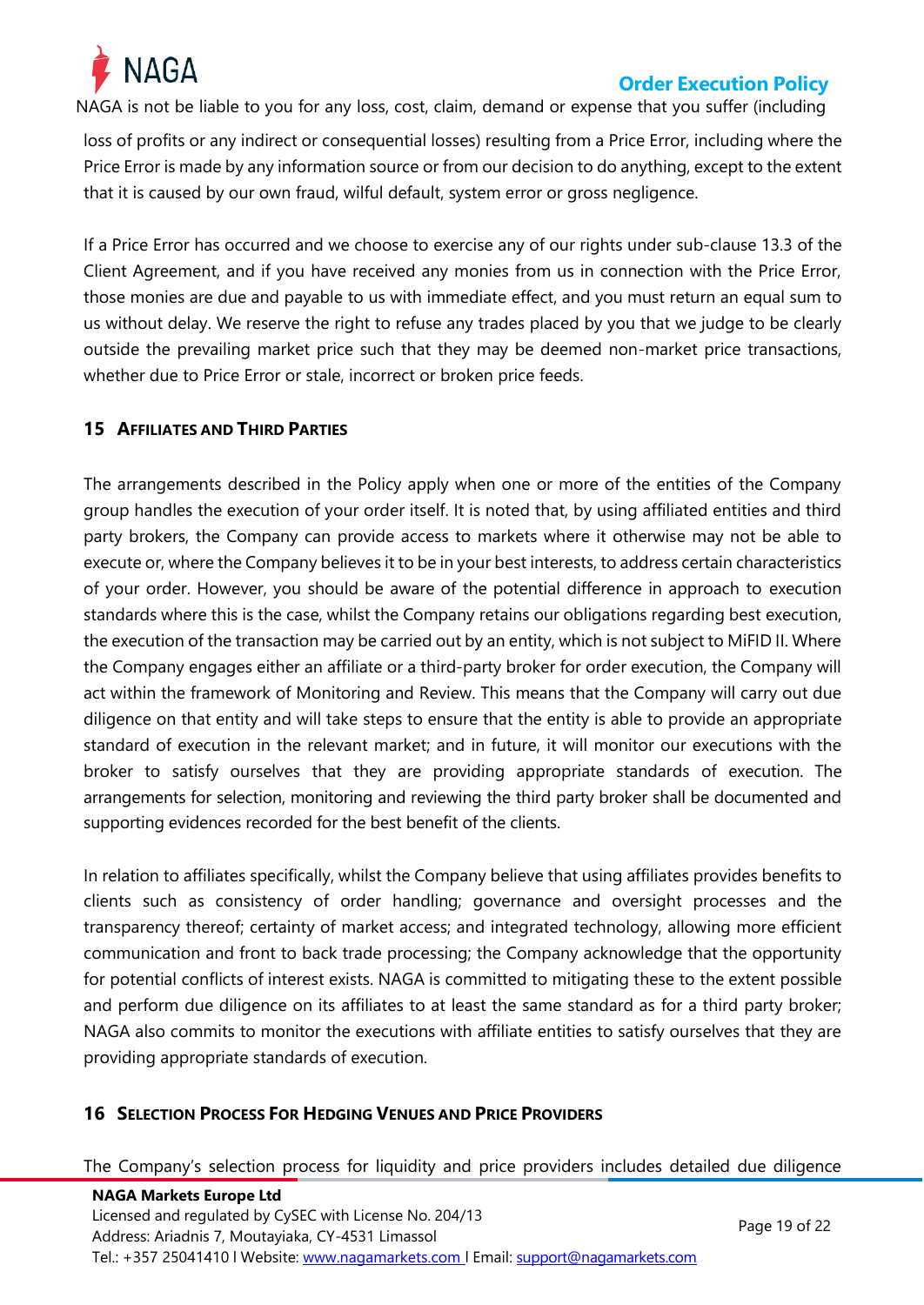

procedures, and diversification criteria, to avoid over-reliance on the single provider and to ensure protection against data redundancy. NAGA's liquidity providers and price providers are prioritized for each financial instrument according to their past performance in providing reliable service and best pricing and market depth.

NAGA regularly reviews the overall quality of its order executions and its price formation practices, including its liquidity and price feed' vendors and the available execution and hedging venues

# <span id="page-19-0"></span>**17 PUBLICATION OF DATA ON EXECUTION VENUES AND DATA QUALITY OF EXECUTION AND TRANSACTIONS**

Pursuant to the EU Delegated Regulations, NAGA shall publish, on its website, information on the identity of executions venues and on the quality of execution, on an annual basis, and data on the quality of execution of transaction, on quarterly basis. NAGA clients can find the aforementioned reports on the Company's W[ebsite.](https://nagamarkets.com/legal-documentation)

## <span id="page-19-1"></span>**18 RECORD KEEPING**

For the purpose of this Policy, NAGA shall maintain all records related to prices for individual financial instruments shown on its Trading Platform, including details about the cost, speed and likelihood of execution, for a minimum period of five (5) years. NAGA shall also maintain records in relation to ongoing monitoring of best execution and which demonstrates its Compliance with best execution obligations to any Competent authority, as and when required, for a minimum period of two (2) years.

## <span id="page-19-2"></span>**19 ORDER EXECUTION PER DIFFERENT CATEGORIES OF INSTRUMENTS**

Pursuant to this Policy, when the Company executes transaction on behalf of the Client into the following categories of Financial Instruments:

## **a) Cash Equities and Exchange Traded Products**

NAGA trades as agent with respect to cash equity trades with clients. NAGA executes cash equity order through Saxo Bank A/S. The ranking of executive factors for cash equities is:

- i. Price;
- ii. Expected impact of execution;
- iii. Likelihood of execution and Settlement;
- iv. Cost;
- v. Speed; and
- vi. Other Factors as applicable.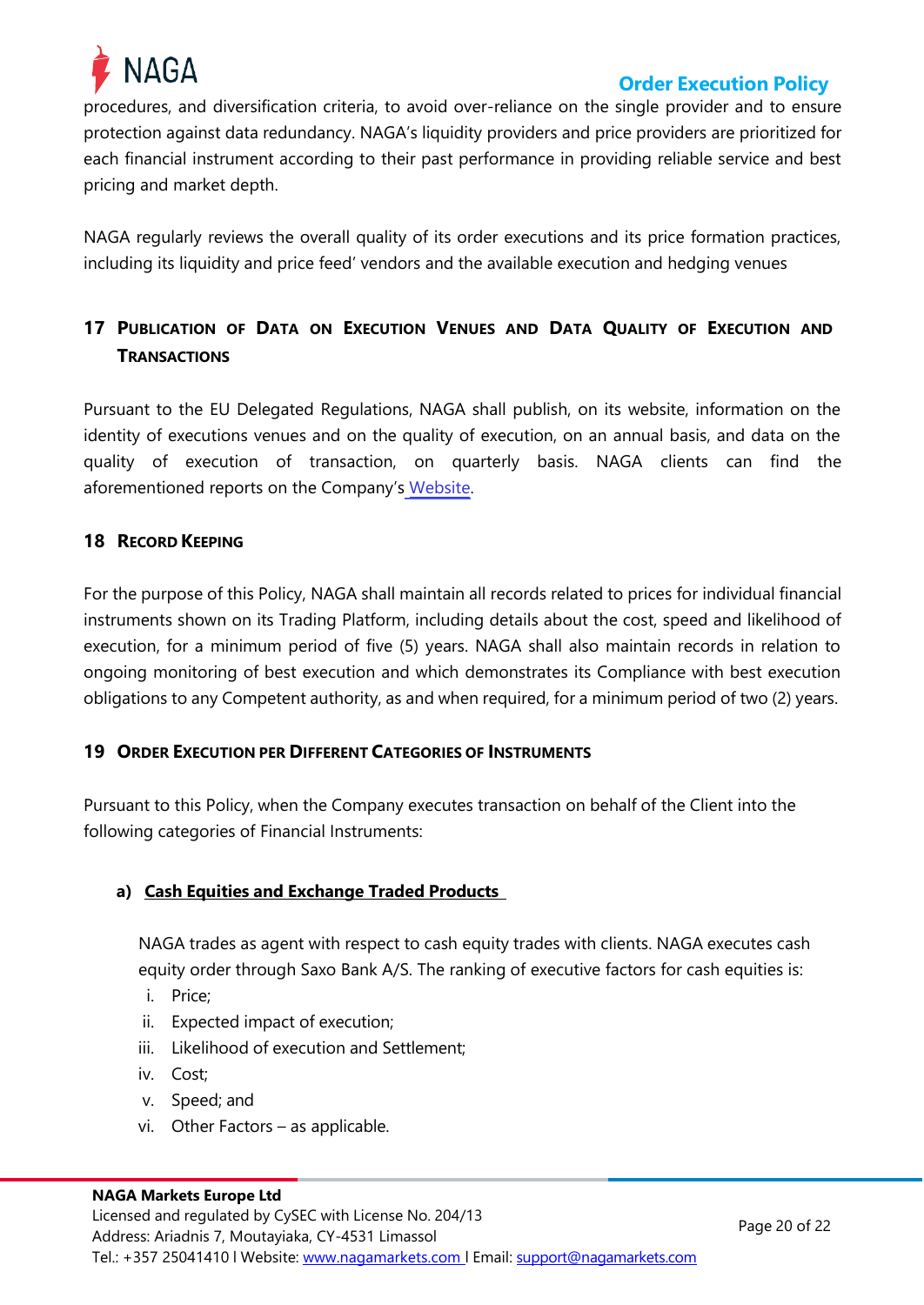

Trading in Cash Equities and Exchange Traded Products have the following Trading Orders, as per **Section 12**, above:

- i. Market Order;
- ii. Limit Order;
- iii. Take Profit; and
- iv. Trailing Stop Order.

All Clients orders are traded in a trading venue and the price are formed according to the rules of the venue

## **b) Contract for Difference**

NAGA acts both as a principal or an agent to CFD trades with clients. CFD prices are derived from the relevant underlying index price, taking into account the cost of carry. NAGA calculates its own cost of carry that factors in future expectations of dividends and interest rates, and this can include both internal and external inputs. All order in CFD trades are executed against NAGA's own liquidity. For CFD the ranking of applicable execution factors is:

- i. Price;
- ii. Expected impact of execution;
- iii. Likelihood of execution and Settlement;
- iv. Cost;
- v. Speed; and
- vi. Other Factors as applicable.

For the purposes of ensuring that NAGA obtains the best possible result for the client when executing a retail client order in the absence of specific client instructions, it should take into consideration all factors that will allow it to deliver the best possible result in terms of the total consideration, representing the price of the financial instrument and the costs related to execution.

Trading in CFD have the following Trading Orders, as per **Section 12**, above:

- i. Market Order;
- ii. Limit Order;
- iii. Take Profit; and
- iv. Trailing Stop Order.

## <span id="page-20-0"></span>**20 IMPORTANT INFORMATION**

The Company would like to inform you that this Policy is not directed to any jurisdiction or country where its publication, availability or distribution would be contrary to local laws or regulations.